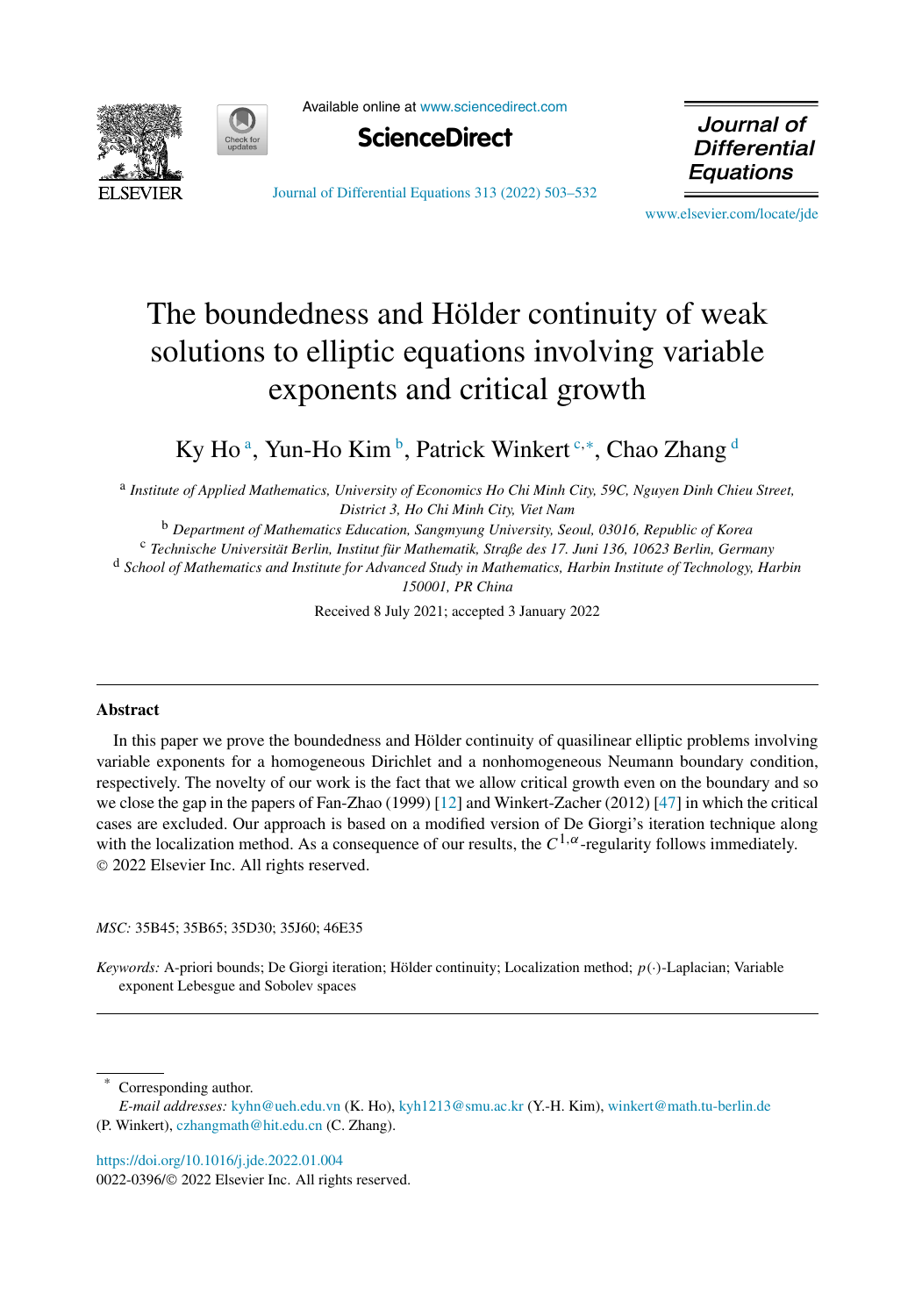# <span id="page-1-0"></span>**1. Introduction**

Let  $\Omega \subset \mathbb{R}^N$  (*N* ≥ 2) be a bounded domain with Lipschitz boundary  $\Gamma := \partial \Omega$  and let  $p \in$  $C(\overline{\Omega})$  be such that  $1 < p^- := \min_{\overline{\Omega}} p$ . In this paper, we investigate the boundedness and Hölder continuity of weak solutions to quasilinear elliptic problems defined in variable exponent Sobolev spaces involving critical growth of the general form

$$
- \operatorname{div} \mathcal{A}(x, u, \nabla u) = \mathcal{B}(x, u, \nabla u) \quad \text{in } \Omega,
$$
  

$$
u = 0 \quad \text{on } \Gamma,
$$
 (1.1)

and

$$
- \operatorname{div} \mathcal{A}(x, u, \nabla u) = \mathcal{B}(x, u, \nabla u) \quad \text{in } \Omega,
$$
  

$$
\mathcal{A}(x, u, \nabla u) \cdot v = \mathcal{C}(x, u) \quad \text{on } \Gamma,
$$
 (1.2)

where  $v(x)$  denotes the outer unit normal of  $\Omega$  at  $x \in \Gamma$  and the functions  $\mathcal{A}: \Omega \times \mathbb{R} \times \mathbb{R}^N \to \mathbb{R}^N$ ,  $\mathcal{B}: \Omega \times \mathbb{R} \times \mathbb{R}^N \to \mathbb{R}$  as well as  $\mathcal{C}: \Gamma \times \mathbb{R} \to \mathbb{R}$  are Carathéodory functions which satisfy suitable  $p(\cdot)$ -structure conditions, see H(D), H(N) and H(A) in Sections [3](#page-8-0), [4](#page-14-0) and [5,](#page-20-0) respectively, for the precise assumptions.

An important special case of  $(1.1)$  and  $(1.2)$  which is included in our setting is given by

$$
-\Delta_{p(\cdot)}u = \mathcal{B}(x, u, \nabla u) \quad \text{in } \Omega, \qquad u = 0 \quad \text{on } \Gamma,
$$
  

$$
-\Delta_{p(\cdot)}u = \mathcal{B}(x, u, \nabla u) \quad \text{in } \Omega, \qquad |\nabla u|^{p(x)-2}\nabla u \cdot v = \mathcal{C}(x, u) \quad \text{on } \Gamma,
$$

where  $\Delta_{p(\cdot)}$  denotes the so-called  $p(\cdot)$ -Laplace differential operator which is given by

$$
\Delta_{p(\cdot)} u = \operatorname{div}(|\nabla u|^{p(\cdot)-2} \nabla u) \quad \text{for } u \in W_0^{1, p(\cdot)}(\Omega) \text{ or } W^{1, p(\cdot)}(\Omega). \tag{1.3}
$$

Note that  $\Delta_{p(\cdot)}$  reduces to the well-known *p*-Laplacian  $\Delta_p$  when  $p(x) \equiv p$  is a constant.

Nonlinear equations of the form considered in  $(1.1)$  and  $(1.2)$  involving variable exponents in the structure conditions are usually called equations with nonstandard growth. Such equations are of great interest and appear in the mathematical modeling of certain physical phenomena, for example in fluid dynamics (flows of electro-rheological fluids or fluids with temperature-dependent viscosity), in nonlinear viscoelasticity, in image processing and in processes of filtration through porous media, see for example, Acerbi-Mingione-Seregin [[2\]](#page-27-0), Antontsev-Díaz-Shmarev [\[3](#page-27-0)], Antontsev-Rodrigues [[4\]](#page-27-0), Chen-Levine-Rao [\[5](#page-27-0)], Diening [\[8](#page-27-0)], Rajagopal-Růžička [[41\]](#page-28-0), Růžička [[42\]](#page-28-0) and Zhikov [[53,55](#page-29-0)] and the references therein.

The  $p(\cdot)$ -Laplace differential operator given in (1.3) is related to the energy functional

$$
u \mapsto \int\limits_{\Omega} |\nabla u|^{p(x)} \, \mathrm{d}x,\tag{1.4}
$$

which was first used to illustrate models for strongly anisotropic materials, see Zhikov  $[52,54,55]$  $[52,54,55]$ , that is, in a material made of different components, the exponent  $p(\cdot)$  dictates the geometry of a composite that changes its hardening exponent according to the point. We refer to the paper of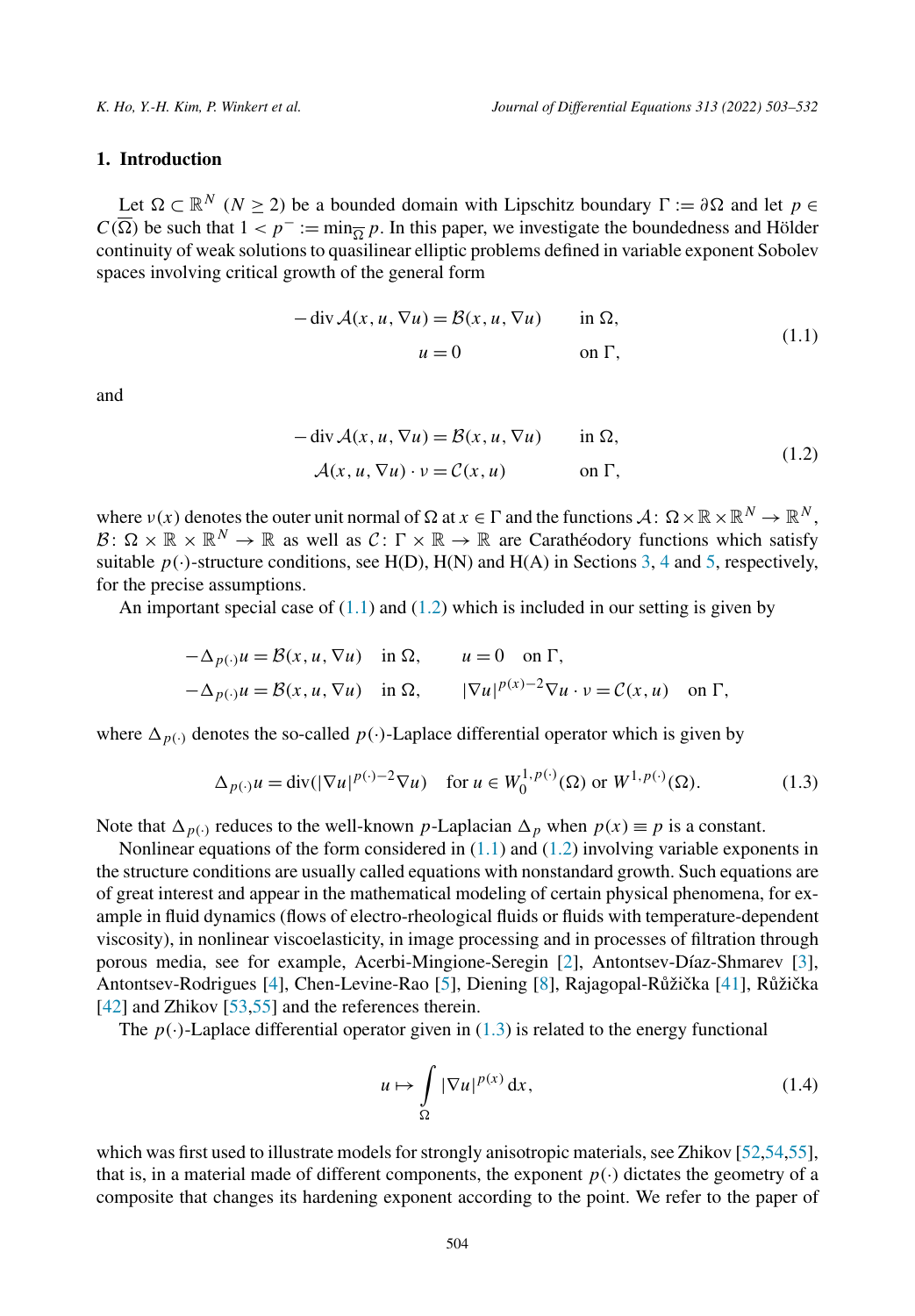Acerbi-Mingione [[1\]](#page-27-0) who developed gradient estimates and qualitative properties of minimizers of energies that have variable exponents as in ([1.4](#page-1-0)).

Global a priori bounds for classes of elliptic problems with different boundary condition are important results in the theory of differential equations and often guarantee further knowledge about the smoothness of solutions. We mention the famous works of Lieberman [\[29,31](#page-28-0)] stating the  $C^{1,\alpha}$ -regularity up to the boundary of solutions to partial differential equations of second order both with nonhomogeneous Dirichlet- and nonlinear Neumann boundary condition. A crucial condition for the application of such results is the boundedness of the solutions. The corresponding  $C^{1,\alpha}$ -result for equations with *p(·*)-structure has been published by Fan [[15\]](#page-27-0). In order to obtain such results, most of the papers make use of the so-called De Giorgi-Nash-Moser theory which provides iterative methods based on truncation techniques to get *L*∞-bounds for certain equations, see the works of De Giorgi [\[6](#page-27-0)], Nash [\[37\]](#page-28-0) and Moser [\[35](#page-28-0)]. The techniques developed in these papers provided powerful tools to prove local and global boundedness, the Harnack and the weak Harnack inequality and the Hölder continuity of weak solutions. For more in-formation we refer to the monographs of Gilbarg-Trudinger [\[20\]](#page-28-0), Ladyženskaja-Ural'ceva [\[27](#page-28-0)], Ladyženskaja-Solonnikov-Ural'ceva [[28\]](#page-28-0) and Lieberman [\[30](#page-28-0)].

In the present paper we are going to prove the boundedness and Hölder continuity of weak solutions of the problems  $(1.1)$  $(1.1)$  $(1.1)$  and  $(1.2)$ . The novelty in our work is the fact that we allow critical growth on the perturbations  $B$  and  $C$ , so in the domain and on the boundary. With our work we close the gap of the papers of Fan-Zhao [\[12](#page-27-0)] for the Dirichlet and Winkert-Zacher [\[47,48\]](#page-29-0) for the Neumann problem for the subcritical case. Indeed, in these papers the critical cases are excluded and cannot be realized with their treatment. However, we will adopt some ideas and found a way to overcome the problem with the critical exponents by a modified version of De Giorgi's iteration technique along with an appropriate application of the localization method.

Let us comment on some relevant known results on quasilinear elliptic problems with *p*and *p(*·*)*-structure. Concerning boundedness results for elliptic problems driven by the *p*- or (*p, q*)-Laplacian we refer to the papers of García Azorero-Peral Alonso-Manfredi [[18\]](#page-28-0) (for homogeneous Dirichlet condition), Motreanu-Motreanu-Papageorgiou [\[36\]](#page-28-0) (for homogeneous Neumann condition) and Winkert [[45\]](#page-28-0) (for nonhomogeneous Neumann condition). All these works are working with a De Giorgi-Nash-Moser iteration technique but only for the subcritical case. In the critical constant exponent case for Neumann problems we refer to the papers of Papageorgiou-Rădulescu [\[38](#page-28-0)] (critical growth in the domain) and Marino-Winkert [\[34](#page-28-0)] (critical growth even on the boundary). For elliptic problems with  $p(\cdot)$ -structure, the first work has been done by Fan-Zhao [\[12](#page-27-0)] who proved the boundedness and Hölder continuity for weak solutions of problem  $(1.1)$  in the subcritical case. The corresponding cases with a homogeneous and nonhomogeneous Neumann boundary condition are proved in Gasiński-Papageorgiou [\[19\]](#page-28-0) and Winkert-Zacher [\[47,48](#page-29-0)], respectively. All these works treated only problems with subcritical growth. A priori bounds for degenerate elliptic equations with variable growth can be found in Ho-Sim [[25,24](#page-28-0)] based on the methods of [\[12](#page-27-0)] and [[47\]](#page-29-0). Boundedness results for weighted elliptic equations with variable exponents and convection term have been developed in Ho-Sim [\[23](#page-28-0)] and a priori bounds for the fractional  $p(\cdot)$ -Laplacian are recently studied by Ho-Kim [\[22](#page-28-0)]. To the best of our knowledge, there exists no work for boundedness results and Hölder continuity for problems [\(1.1\)](#page-1-0) and ([1.2](#page-1-0)) involving functions that have critical growth.

Finally, we mention papers which are very close to our topic dealing with certain types of a priori bounds for equations with *p*- or  $p(\cdot)$ -structure. We refer to Ding-Zhang-Zhou [[10,11](#page-27-0)], García Azorero-Peral Alonso [\[17\]](#page-28-0), Guedda-Véron [\[21](#page-28-0)], Marino-Winkert [[32,33](#page-28-0)], Pucci-Servadei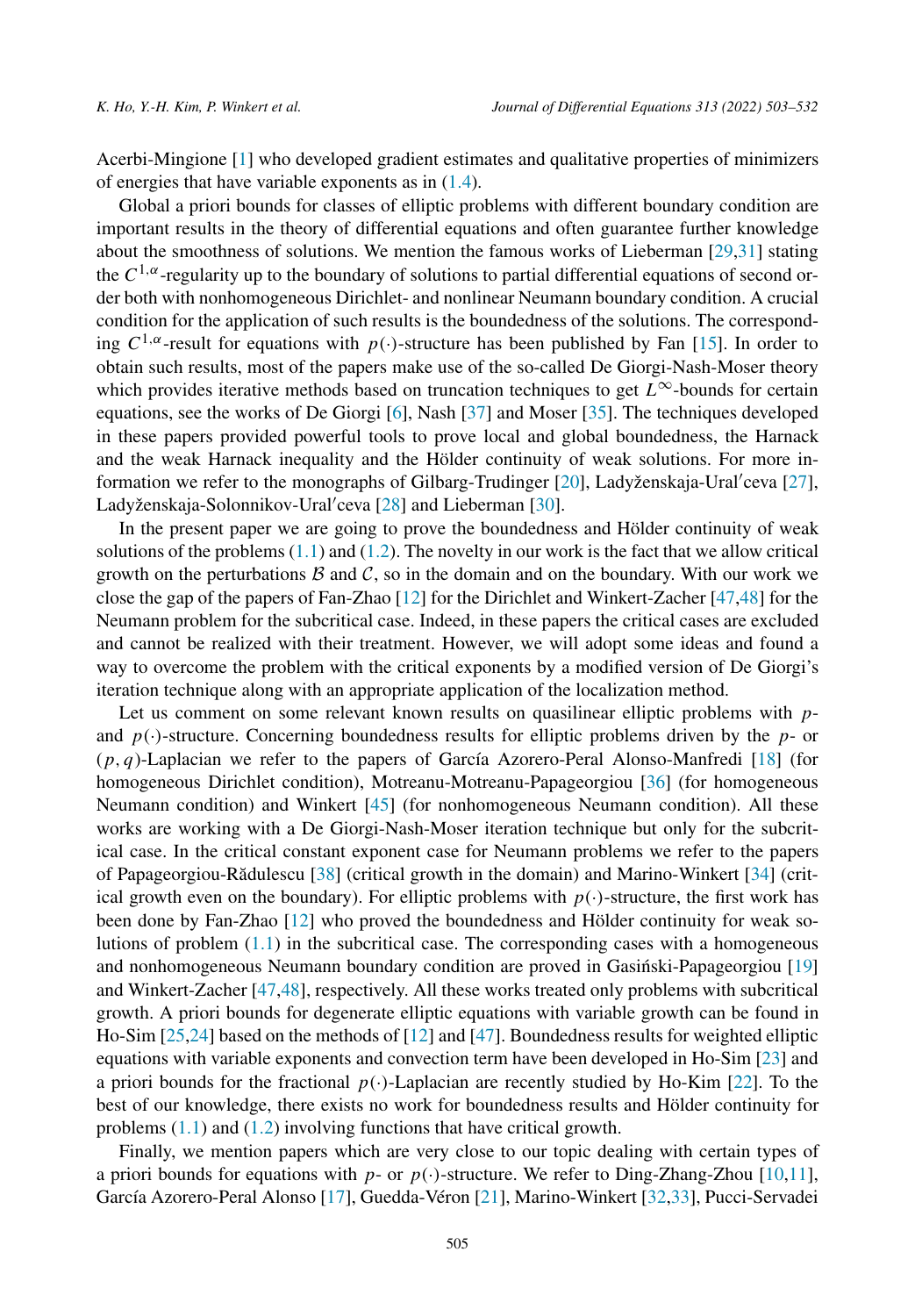[[40\]](#page-28-0), Wang [\[43](#page-28-0)], Winkert [\[44](#page-28-0),[46\]](#page-29-0), Winkert-Zacher [\[49](#page-29-0)], Zhang-Zhou [\[50\]](#page-29-0), Zhang-Zhou-Xue [[51\]](#page-29-0) and the references therein.

The paper is organized as follows. In Section 2 we recall the basic properties of variable Lebesgue and Sobolev spaces and state the main tools which we will need in later sections. The boundedness of weak solutions of problem [\(1.1\)](#page-1-0) is then presented in Section [3](#page-8-0), see Theorem [3.1.](#page-8-0) In Section [4](#page-14-0) we prove the boundedness of weak solutions for problem [\(1.2\)](#page-1-0), see Theorem [4.1,](#page-15-0) and Section [5](#page-20-0) is concerned with the Hölder continuity of weak solutions for both, [\(1.1\)](#page-1-0) and ([1.2](#page-1-0)). These results are stated in Theorems [5.5](#page-27-0) and [5.6,](#page-27-0) respectively. Finally, we mention the  $C^{1,\alpha}$ -regularity of weak solutions due to Fan [[15\]](#page-27-0).

## **2. Preliminaries and notations**

In this section we recall some basic facts about Lebesgue and Sobolev spaces with variable exponents, see, for example Fan-Zhao [\[13](#page-27-0)] and Kováčik-Rákosník [[26\]](#page-28-0). To this end, let  $\Omega$  be a bounded domain in  $\mathbb{R}^N$  with Lipschitz boundary  $\Gamma$ . For  $p \in C_+(\overline{\Omega})$ , where  $C_+(\overline{\Omega})$  is given by

$$
C_{+}(\overline{\Omega}) = \{ h \in C(\overline{\Omega}) : 1 < h(x) \text{ for all } x \in \overline{\Omega} \},
$$

we denote

$$
p^- := \inf_{x \in \overline{\Omega}} p(x)
$$
 and  $p^+ := \sup_{x \in \overline{\Omega}} p(x)$ .

Moreover, let  $M(\Omega)$  be the space of all measurable functions  $u: \Omega \to \mathbb{R}$ . Then, for a given  $p \in C_+(\overline{\Omega})$ , the variable exponent Lebesgue space  $L^{p(\cdot)}(\Omega)$  is defined as

$$
L^{p(\cdot)}(\Omega) = \left\{ u \in M(\Omega) : \int\limits_{\Omega} |u|^{p(x)} dx < \infty \right\}
$$

equipped with the Luxemburg norm given by

$$
||u||_{p(\cdot)} = \inf \left\{ \lambda > 0 : \int_{\Omega} \left| \frac{u(x)}{\lambda} \right|^{p(x)} dx \le 1 \right\}.
$$

The following propositions can be found in Diening-Harjulehto-Hästö-Růžička [\[9\]](#page-27-0).

**Proposition 2.1.** Let  $s, r \in C_+(\overline{\Omega})$  be such that  $s(x) \le r(x)$  for all  $x \in \overline{\Omega}$ . Then,  $L^{r(\cdot)}(\Omega) \subseteq$  $L^{s(\cdot)}(\Omega)$  *and* 

$$
||u||_{s(\cdot)} \le 2(1+|\Omega|) ||u||_{r(\cdot)} \quad \text{for all } u \in L^{r(\cdot)}(\Omega).
$$

**Proposition 2.2.** The space  $L^{p(\cdot)}(\Omega)$  is a separable and uniformly convex Banach space and its conjugate space is  $L^{p'(\cdot)}(\Omega)$ , where  $1/p(x) + 1/p'(x) = 1$  for all  $x \in \overline{\Omega}$ . For any  $u \in L^{p(\cdot)}(\Omega)$  $\overline{a}$  *and*  $\overline{a}$  *for any*  $v \in L^{p'(\cdot)}(\Omega)$ *, we have*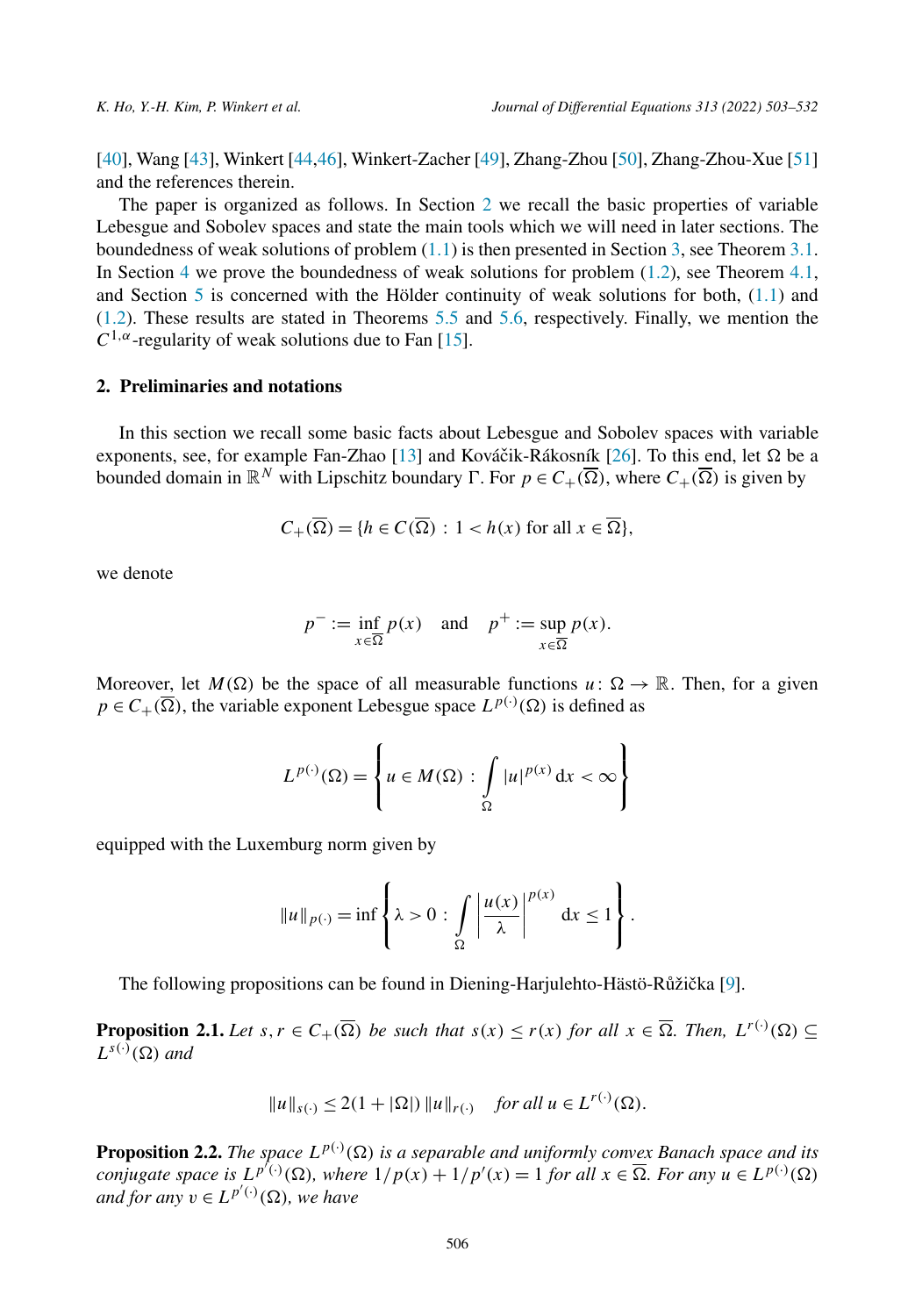$$
\left|\int_{\Omega} uv \,dx\right| \leq 2||u||_{p(\cdot)}||v||_{p'(\cdot)}.
$$

<span id="page-4-0"></span>The corresponding modular  $\rho: L^{p(\cdot)}(\Omega) \to \mathbb{R}$  is given by

 $\mathbf{r}$ 

$$
\rho(u) = \int_{\Omega} |u|^{p(x)} dx \quad \text{for all } u \in L^{p(\cdot)}(\Omega).
$$

The following proposition shows the relation between the norm  $\|\cdot\|_{p(\cdot)}$  and the modular  $\rho$ .

**Proposition 2.3.** For all  $u \in L^{p(\cdot)}(\Omega)$  we have the following assertions:

- (i)  $||u||_{p(\cdot)} < 1$  (resp. = 1, > 1) *if and only if*  $\rho(u) < 1$  (resp. = 1, > 1);
- (ii) if  $||u||_{p(\cdot)} > 1$ , then  $||u||_{p(\cdot)}^{p^-} \leq \rho(u) \leq ||u||_{p(\cdot)}^{p^+}$ ;
- (iii) *if*  $||u||_{p(\cdot)} < 1$ , *then*  $||u||_{p(\cdot)}^{p^+} \leq \rho(u) \leq ||u||_{p(\cdot)}^{p^-}$ .

*Consequently, the following inequality holds true*

$$
||u||_{p(\cdot)}^{p^-} - 1 \le \rho(u) \le ||u||_{p(\cdot)}^{p^+} + 1 \quad \text{for all } u \in L^{p(\cdot)}(\Omega).
$$

The corresponding variable exponent Sobolev spaces can be defined in the same way using the variable exponent Lebesgue spaces. For  $p \in C_+(\overline{\Omega})$  the variable exponent Sobolev space  $W^{1,p(\cdot)}(\Omega)$  is defined by

$$
W^{1,p(\cdot)}(\Omega) = \left\{ u \in L^{p(\cdot)}(\Omega) : |\nabla u| \in L^{p(\cdot)}(\Omega) \right\}
$$

endowed with the norm

$$
||u||_{1,p(\cdot)} = ||u||_{p(\cdot)} + ||\nabla u||_{p(\cdot)} \quad \text{for all } u \in W^{1,p(\cdot)}(\Omega),
$$

where  $\|\nabla u\|_{p(\cdot)} = \|\nabla u\|_{p(\cdot)}$ . On  $W^{1,p(\cdot)}(\Omega)$ , the norm  $\|\cdot\|_{1,p(\cdot)}$  is equivalent to

$$
||u||_1 := \inf \left\{ \lambda > 0 \, : \, \int_{\Omega} \left[ \left| \frac{\nabla u(x)}{\lambda} \right|^{p(x)} + \left| \frac{u(x)}{\lambda} \right|^{p(x)} \right] \, dx \le 1 \right\}
$$

with the relation

$$
\frac{1}{2}||u||_{1,p(\cdot)} \le ||u||_1 \le 2||u||_{1,p(\cdot)} \quad \text{for all } u \in W^{1,p(\cdot)}(\Omega). \tag{2.1}
$$

Moreover, we define

$$
W_0^{1,p(\cdot)}(\Omega) = \overline{C_0^{\infty}(\Omega)}^{\|\cdot\|_{1,p(\cdot)}}.
$$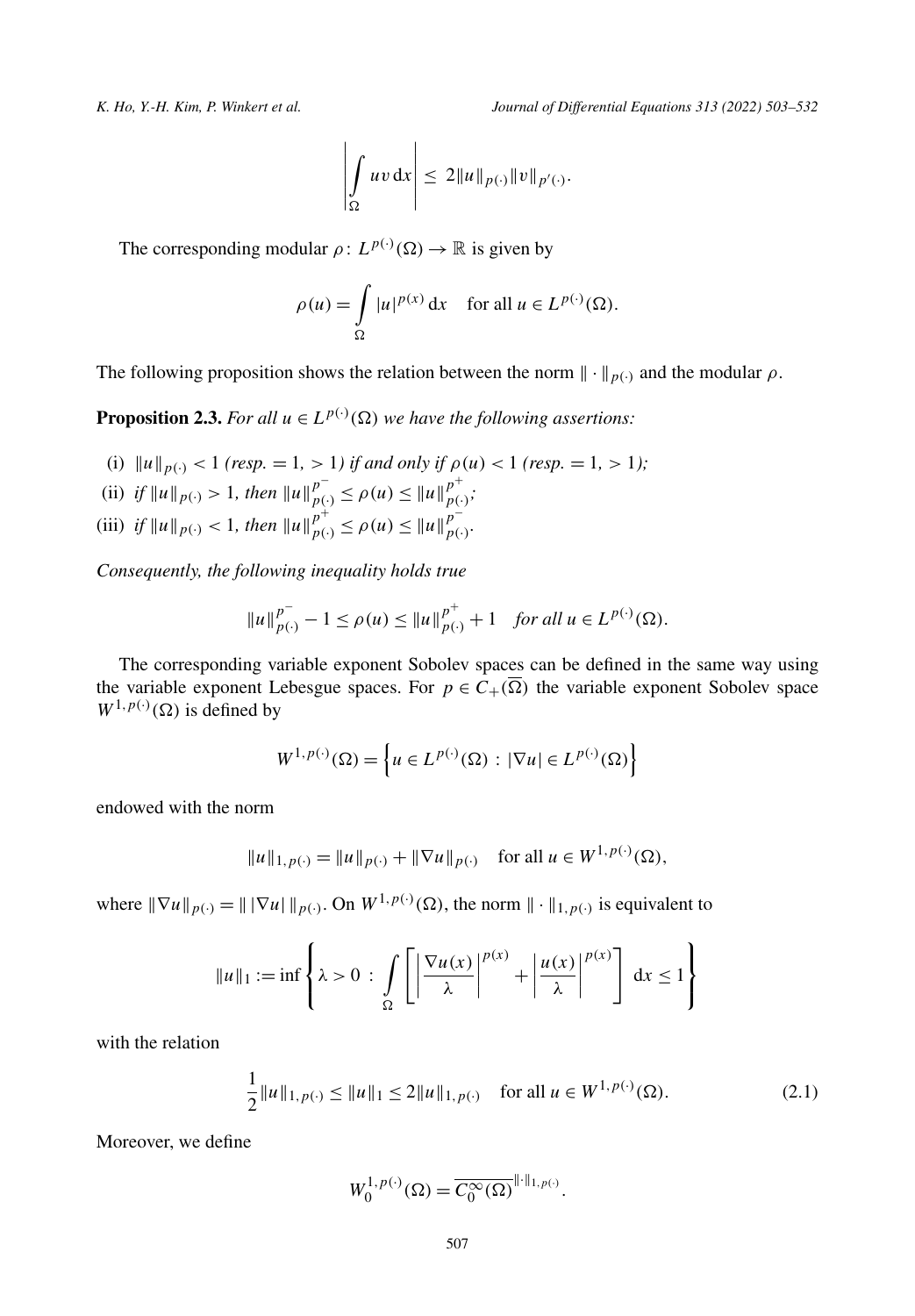<span id="page-5-0"></span>The spaces  $W^{1,p(\cdot)}(\Omega)$  and  $W_0^{1,p(\cdot)}(\Omega)$  are both separable and reflexive Banach spaces, in fact uniformly convex Banach spaces. In the space  $W_0^{1,p(\cdot)}(\Omega)$ , the Poincaré inequality holds, namely

$$
||u||_{p(\cdot)} \le c_0 ||\nabla u||_{p(\cdot)}
$$
 for all  $u \in W_0^{1,p(\cdot)}(\Omega)$ 

with some  $c_0 > 0$ . Therefore, we can consider on  $W_0^{1,p(\cdot)}(\Omega)$  the equivalent norm

$$
||u||_0 = ||\nabla u||_{p(\cdot)}
$$
 for all  $u \in W_0^{1, p(\cdot)}(\Omega)$ .

For  $p \in C_+(\overline{\Omega})$  we introduce the critical Sobolev variable exponent  $\hat{p}^*$  and the corresponding one  $\hat{p}_*$  on the boundary defined by

$$
\hat{p}^*(x) = \begin{cases}\n\frac{Np(x)}{N-p(x)} & \text{if } p(x) < N, \\
\infty & \text{if } N \le p(x),\n\end{cases} \text{ for all } x \in \overline{\Omega}
$$

and

$$
\hat{p}_*(x) = \begin{cases}\n\frac{(N-1)p(x)}{N-p(x)} & \text{if } p(x) < N, \\
\infty & \text{if } N \le p(x),\n\end{cases} \quad \text{for all } x \in \Gamma.
$$

It is well known that  $W^{1,p(\cdot)}(\Omega) \hookrightarrow L^{q(\cdot)}(\Omega)$  is compactly embedded for any  $q \in C(\overline{\Omega})$  satisfying 1 ≤ *q*(*x*) <  $\hat{p}^*(x)$  for all  $x \in \overline{\Omega}$ , see, for example, Fan [[16\]](#page-28-0), and that  $W^{1,p(\cdot)}(\Omega) \hookrightarrow L^{r(\cdot)}(\Gamma)$ is compactly embedded for any  $r \in C(\Gamma)$  satisfying  $1 \le r(x) < \hat{p}_*(x)$  for all  $x \in \Gamma$ , see, for example, Fan [[14,](#page-27-0) Corollary 2.4].

In order to state critical embeddings, we need more regularity on the function *p*. To this end, we denote by  $C^{0, \frac{1}{|\log t|}}(\overline{\Omega})$  the set of all functions  $h: \overline{\Omega} \to \mathbb{R}$  that are log-Hölder continuous, that is, there exists  $C > 0$  such that

$$
|h(x) - h(y)| \le \frac{C}{|\log|x - y||} \quad \text{for all } x, y \in \overline{\Omega} \text{ with } |x - y| < \frac{1}{2}.
$$

Now we can state the critical embedding from  $W^{1,p(\cdot)}(\Omega)$  into  $L^{\hat{p}^*(\cdot)}(\Omega)$ , see Diening-Harjulehto-Hästö-Růžička [\[9,](#page-27-0) Corollary 8.3.2] or Fan [\[16](#page-28-0), Proposition 2.2].

**Proposition 2.4.** *Let*  $p \in C^{0, \frac{1}{|\log t|}}(\overline{\Omega}) \cap C_{+}(\overline{\Omega})$  *and let*  $q \in C(\overline{\Omega})$  *be such that* 

 $1 \leq q(x) \leq \hat{p}^*(x)$  *for all*  $x \in \overline{\Omega}$ *.* 

*Then, we have the continuous embedding*

$$
W^{1,p(\cdot)}(\Omega) \hookrightarrow L^{q(\cdot)}(\Omega).
$$

*In particular, we have*

$$
||u||_{q(\cdot)} \le C||u||_{1,p(\cdot)} \quad \text{for all } u \in W^{1,p(\cdot)}(\Omega).
$$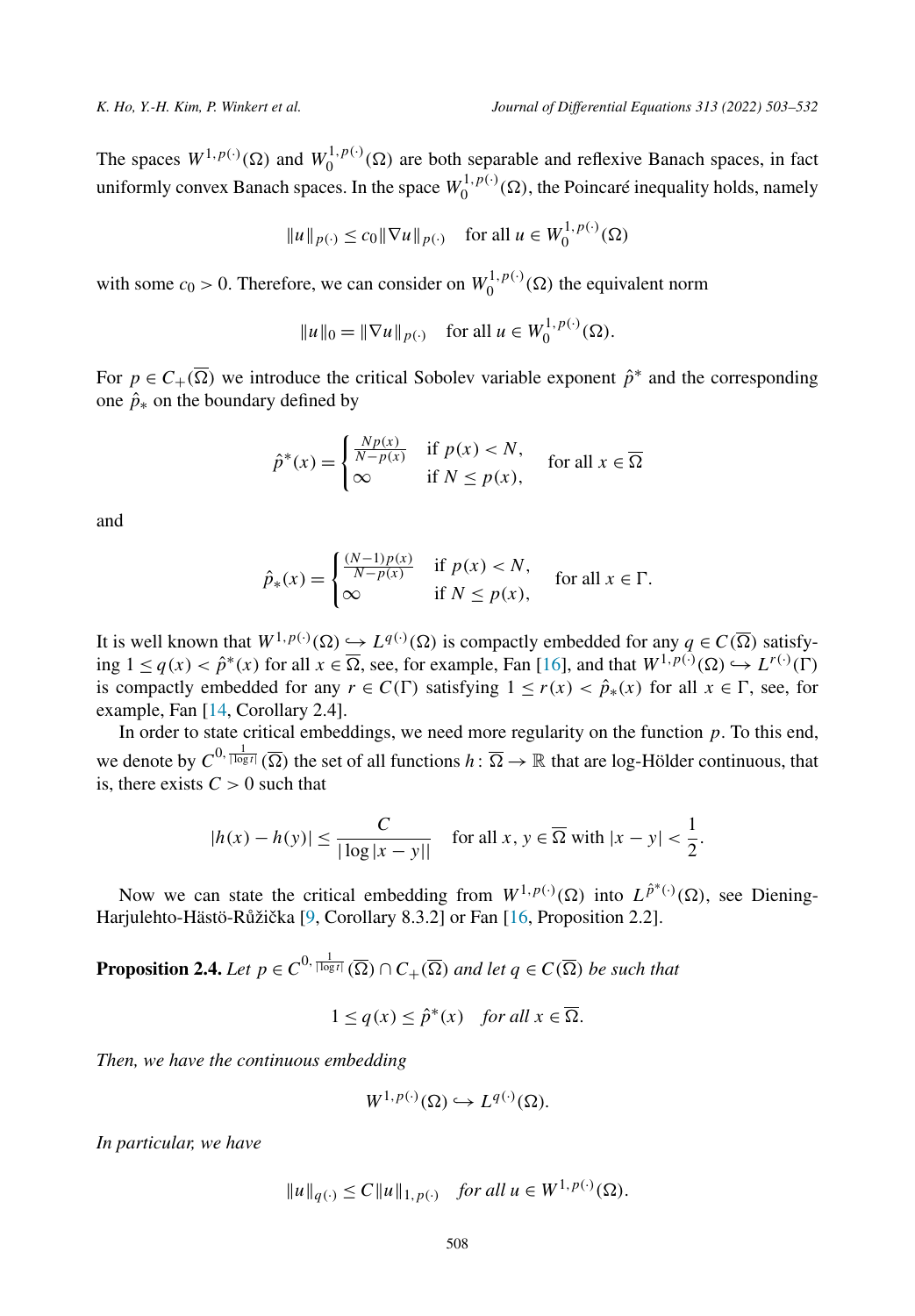<span id="page-6-0"></span>*If*  $q(x) < \hat{p}^*(x)$  *for all*  $x \in \overline{\Omega}$ *, then the embedding above is compact.* 

The next theorem is an extension of the classical boundary trace embedding theorem for the variable exponent case which requires that *p* belongs a subclass of  $C^{0, \frac{1}{|\log t|}}(\overline{\Omega})$ . The case  $p^+ < N$  was obtained in Fan [\[14](#page-27-0), Theorem 2.1] and this restriction can be avoided as shown in the following proposition.

**Proposition 2.5.** Suppose that  $p \in C_+(\overline{\Omega}) \cap W^{1,\gamma}(\Omega)$  for some  $\gamma > N$ . Let  $s \in C(\overline{\Omega})$  be such *that*

$$
1 \le s(x) \le \hat{p}_*(x) \quad \text{for all } x \in \overline{\Omega}
$$

*Then, it holds that*

$$
W^{1,p(\cdot)}(\Omega) \hookrightarrow L^{s(\cdot)}(\Gamma)
$$

*is continuously embedded.*

**Proof.** Let  $s \in C(\overline{\Omega})$  satisfying  $1 \leq s(x) \leq \hat{p}_*(x)$  for all  $x \in \overline{\Omega}$ . We fix  $r \geq s^+$  and define

$$
\hat{r} := \frac{Nr}{N-1+r}.
$$

Then  $\hat{r}$  < *N* and

$$
r = \frac{(N-1)\hat{r}}{N-\hat{r}}.\tag{2.2}
$$

For  $x \in \overline{\Omega}$ , we define

$$
\tilde{p}(x) := \begin{cases} p(x) & \text{if } p(x) < \hat{r}, \\ \hat{r} & \text{if } p(x) \ge \hat{r}. \end{cases}
$$
\n(2.3)

It is clear that  $\tilde{p} \in C_+(\overline{\Omega}) \cap W^{1,\gamma}(\Omega)$  and  $\tilde{p}^+ \leq \hat{r} < N$ . If  $p(x) < \hat{r}$ , then by (2.3), we have

$$
s(x) \leq \hat{p}_*(x) = \frac{(N-1)\tilde{p}(x)}{N-\tilde{p}(x)}.
$$

In the case  $p(x) \geq \hat{r}$ , by the choice of *r*, (2.2) and (2.3), we obtain

$$
s(x) \le r = \frac{(N-1)\hat{r}}{N-\hat{r}} = \frac{(N-1)\tilde{p}(x)}{N-\tilde{p}(x)}.
$$

Thus we derive

$$
s(x) \le \frac{(N-1)\tilde{p}(x)}{N-\tilde{p}(x)} =: \tilde{p}_*(x) \quad \text{for all } x \in \overline{\Omega}.
$$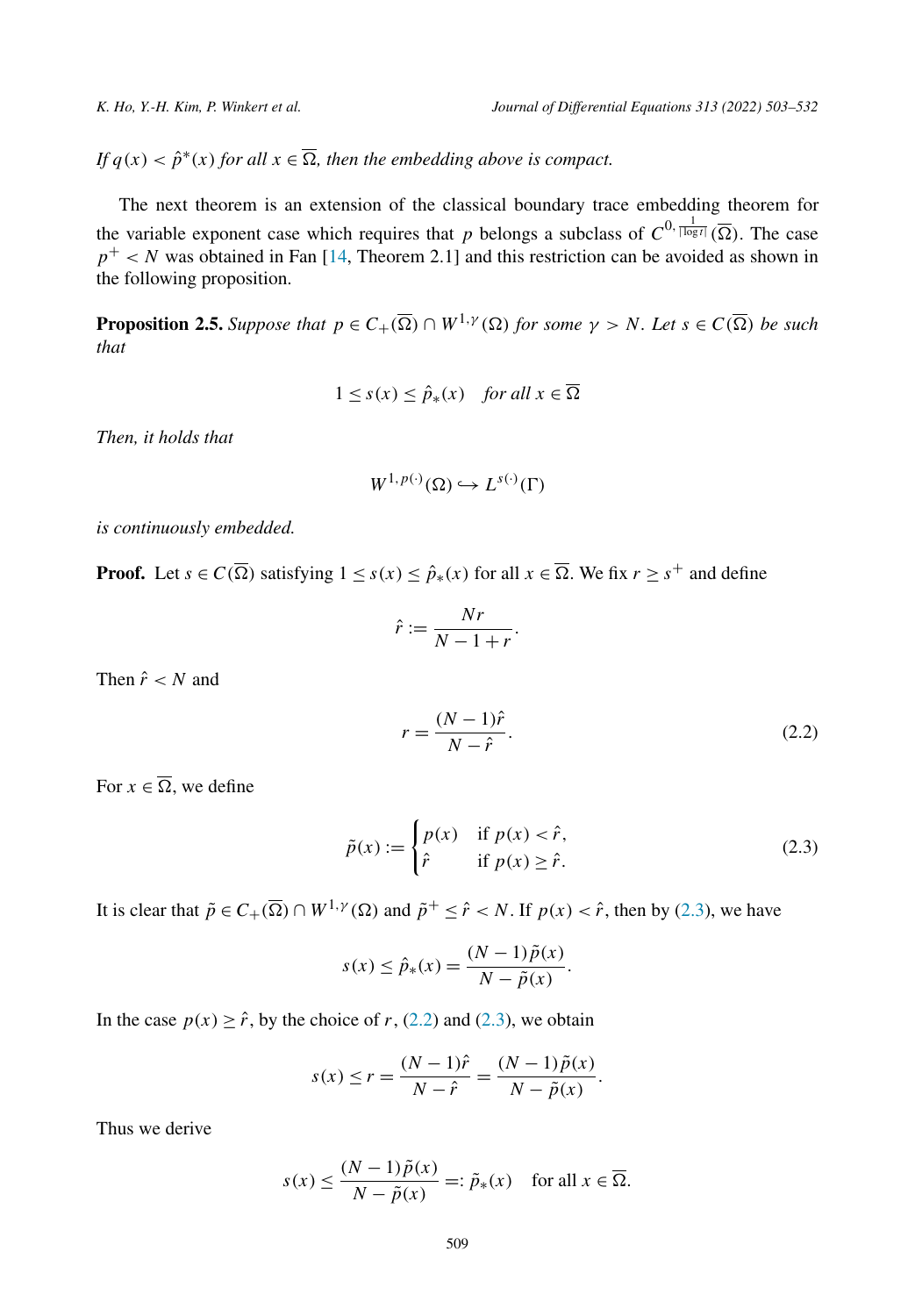<span id="page-7-0"></span>Hence, from Fan [\[14,](#page-27-0) Theorem 2.1] we get the continuous embeddings

$$
W^{1,p(\cdot)}(\Omega) \hookrightarrow L^{\tilde{p}_*(\cdot)}(\Gamma) \hookrightarrow L^{s(\cdot)}(\Gamma).
$$

The proof is complete.  $\Box$ 

**Remark 2.6.** Note that for a bounded domain  $\Omega \subset \mathbb{R}^N$  and  $\gamma > N$  we have the following inclusions

$$
C^{0,1}(\overline{\Omega}) \subset W^{1,\gamma}(\Omega) \subset C^{0,1-\frac{N}{\gamma}}(\overline{\Omega}) \subset C^{0,\frac{1}{|\log t|}}(\overline{\Omega}).
$$
\n(2.4)

The following lemma concerning the geometric convergence of sequences of numbers will be needed for the De Giorgi iteration arguments below. It can be found in Ho-Sim [[24,](#page-28-0) Lemma 4.3]. The case  $\mu_1 = \mu_2$  is contained in Ladyženskaja-Solonnikov-Ural'ceva [[28,](#page-28-0) Chapter II, Lemma 5.6], see also DiBenedetto [\[7](#page-27-0), Chapter I, Lemma 4.1].

**Lemma 2.7.** Let  $\{Z_n\}$ ,  $n = 0, 1, 2, \ldots$ , be a sequence of positive numbers, satisfying the recur*sion inequality*

$$
Z_{n+1} \leq K b^{n} \left( Z_{n}^{1+\mu_{1}} + Z_{n}^{1+\mu_{2}} \right), \quad n = 0, 1, 2, \ldots,
$$

*for some*  $b > 1$ *,*  $K > 0$  *and*  $\mu_2 \ge \mu_1 > 0$ *.* If

$$
Z_0 \le \min\left(1, (2K)^{-\frac{1}{\mu_1}} b^{-\frac{1}{\mu_1^2}}\right)
$$

*or*

$$
Z_0 \leq \min\left( \left(2K\right)^{-\frac{1}{\mu_1}} b^{-\frac{1}{\mu_1^2}}, \left(2K\right)^{-\frac{1}{\mu_2}} b^{-\frac{1}{\mu_1 \mu_2} - \frac{\mu_2 - \mu_1}{\mu_2^2}} \right),
$$

*then*  $Z_n \leq 1$  *for some*  $n \in \mathbb{N} \cup \{0\}$ *. Moreover,* 

$$
Z_n \le \min\left(1, \left(2K\right)^{-\frac{1}{\mu_1}} b^{-\frac{1}{\mu_1^2}} b^{-\frac{n}{\mu_1}} \right), \quad \text{ for all } n \ge n_0,
$$

*where n*<sub>0</sub> *is the smallest*  $n \in \mathbb{N} \cup \{0\}$  *satisfying*  $Z_n \leq 1$ *. In particular,*  $Z_n \to 0$  *as*  $n \to \infty$ *.* 

In what follows we write

$$
v_+ := \max\{v, 0\}
$$
 and  $v_- := \max\{-v, 0\}.$ 

Moreover, we denote by  $|E|$  the *N*-dimensional Lebesgue measure of  $E \subset \mathbb{R}^N$ .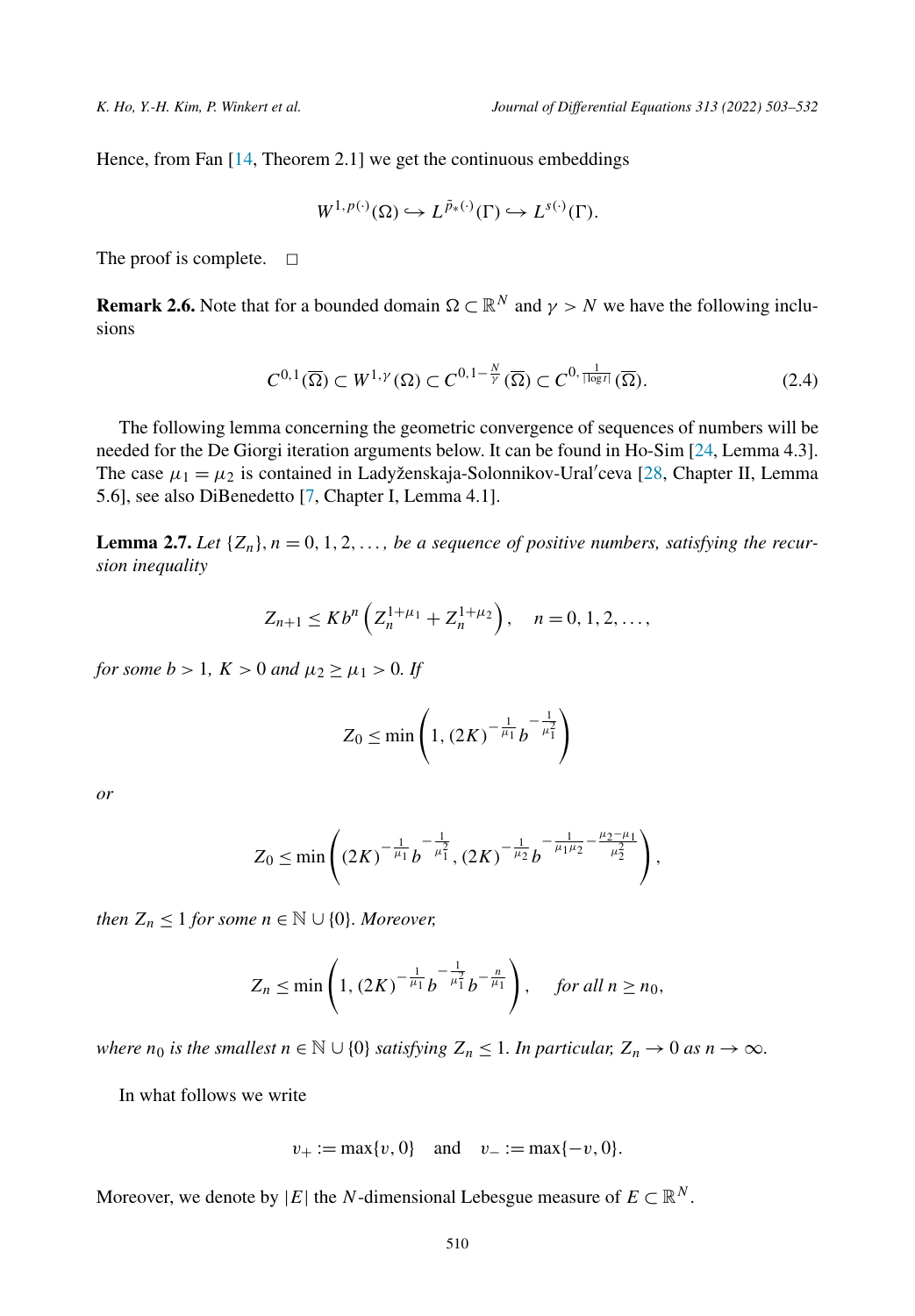<span id="page-8-0"></span>For  $p \in C_+(\overline{\Omega})$  we redefine the critical variable exponents to p by

$$
p^*(x) = \begin{cases} \hat{p}^*(x) & \text{if } p^+ < N, \\ q_1(x) & \text{if } N \le p^+, \end{cases} \quad \text{for all } x \in \overline{\Omega}
$$

and

$$
p_*(x) = \begin{cases} \hat{p}_*(x) & \text{if } p^+ < N, \\ q_2(x) & \text{if } N \le p^+, \end{cases}
$$
 for all  $x \in \overline{\Omega}$ ,

where  $q_1, q_2 \in C(\overline{\Omega})$  are arbitrarily chosen such that  $p(x) < q_1(x) \leq \hat{p}^*(x)$  and  $p(x) < q_2(x) \leq$  $\hat{p}_*(x)$  for all  $x \in \overline{\Omega}$ .

## **3. The boundedness of solutions for the Dirichlet problem**

In this section, we study the boundedness of weak solutions for the Dirichlet problem given in [\(1.1\)](#page-1-0). We suppose the following structure conditions on the data.

- $H(p1): p \in C^{0, \frac{1}{|\log t|}}(\overline{\Omega}) \cap C_{+}(\overline{\Omega}).$
- $H(D)$ : The functions  $\mathcal{A}: \Omega \times \mathbb{R} \times \mathbb{R}^N \to \mathbb{R}^N$  and  $\mathcal{B}: \Omega \times \mathbb{R} \times \mathbb{R}^N \to \mathbb{R}$  are Carathéodory functions such that

(A1) 
$$
|\mathcal{A}(x, s, \xi)| \le a_1 |\xi|^{p(x)-1} + a_2 |s|^{p^*(x)} \frac{p(x)-1}{p(x)} + a_3,
$$
  
(A2) 
$$
\mathcal{A}(x, s, \xi) \cdot \xi \ge a_4 |\xi|^{p(x)} - a_5 |s|^{p^*(x)} - a_6,
$$
  
(B) 
$$
|\mathcal{B}(x, s, \xi)| \le b_1 |\xi|^{p(x)} \frac{p^*(x)-1}{p^*(x)} + b_2 |s|^{p^*(x)-1} + b_3,
$$

for a.a.  $x \in \Omega$ , for all  $s \in \mathbb{R}$ , for all  $\xi \in \mathbb{R}^N$  and with positive constants  $a_j, j \in \{1, \ldots, 6\}$ and  $b_{\ell}$ ,  $\ell \in \{1, 2, 3\}$ .

A function  $u \in W_0^{1,p(\cdot)}(\Omega)$  is called a weak solution of problem [\(1.1\)](#page-1-0) if

$$
\int_{\Omega} \mathcal{A}(x, u, \nabla u) \cdot \nabla \varphi \, dx = \int_{\Omega} \mathcal{B}(x, u, \nabla u) \varphi \, dx \tag{3.1}
$$

is satisfied for all test functions  $\varphi \in W_0^{1,p(\cdot)}(\Omega)$ . By Proposition [2.4](#page-5-0) along with the hypotheses H(D) and H(p1) it is easy to see that the definition above is well-defined.

The main result in this section is the following theorem about the boundedness of weak solutions of problem ([1.1](#page-1-0)). The proof is based on ideas of the paper of Winkert-Zacher [\[47\]](#page-29-0) by applying De Giorgi's iteration technique along with the localization method.

**Theorem 3.1.** *Let hypotheses H(D) and H(p1) be satisfied. Then, any weak solution of problem*  $(1.1)$  $(1.1)$  $(1.1)$  *is of class*  $L^{\infty}(\Omega)$ *.*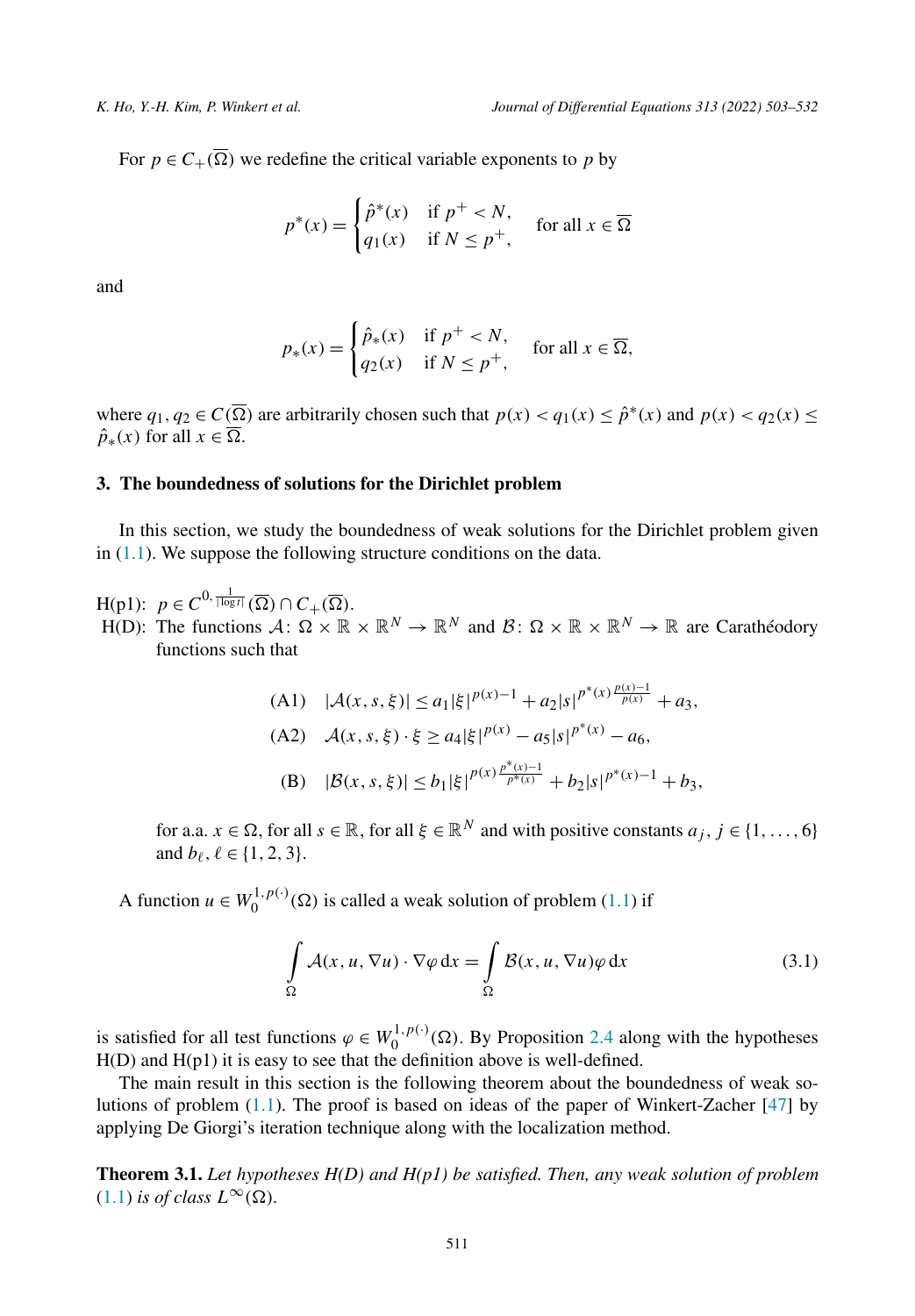<span id="page-9-0"></span>**Proof.** The compactness of  $\overline{\Omega}$  implies that, for any  $R > 0$ , there exists a finite open cover  ${B_i(R)}_{i=1,\dots,m}$  of balls  $B_i := B_i(R)$  with radius  $R$  such that  $\overline{\Omega} \subset \bigcup_{i=1}^m B_i$  (see, for example, Papageorgiou-Winkert [\[39](#page-28-0), 1.4.86]) and each  $\Omega_i := B_i \cap \Omega$  ( $i = 1, \dots, m$ ) is a Lipschitz domain as well. We may take *R* sufficiently small such that

$$
p_i^+ := \max_{x \in \overline{B}_i \cap \overline{\Omega}} p(x) < (p^*)_i^- := \min_{x \in \overline{B}_i \cap \overline{\Omega}} p^*(x) \quad \text{for all } i \in \{1, \cdots, m\}. \tag{3.2}
$$

Let *u* be a weak solution of problem [\(1.1\)](#page-1-0). Let  $\kappa_* > 1$  be sufficiently large such that

$$
\int_{A_{\kappa_*}} |\nabla u|^{p(x)} \, \mathrm{d}x + \int_{A_{\kappa_*}} u^{p^*(x)} \, \mathrm{d}x < 1,\tag{3.3}
$$

where  $A_{\kappa} := \{x \in \Omega : u(x) > \kappa\}$  for  $\kappa \in \mathbb{R}$ .

We define

$$
Z_n := \int\limits_{A_{\kappa_n}} |\nabla u|^{p(x)} dx + \int\limits_{A_{\kappa_n}} (u - \kappa_n)^{p^*(x)} dx,
$$
 (3.4)

where

$$
\kappa_n := \kappa_* \left( 2 - \frac{1}{2^n} \right) \quad \text{for } n \in \mathbb{N}_0 = \{0, 1, 2, \ldots\}.
$$

Obviously, it holds

$$
\kappa_n \nearrow 2\kappa_* \quad \text{and} \quad \kappa_* \le \kappa_n < 2\kappa_* \quad \text{for all } n \in \mathbb{N}_0. \tag{3.5}
$$

Since  $\kappa_n < \kappa_{n+1}$  and  $A_{\kappa_{n+1}} \subset A_{\kappa_n}$  for all  $n \in \mathbb{N}_0$ , we have

$$
Z_{n+1} \le Z_n \quad \text{ for all } n \in \mathbb{N}_0. \tag{3.6}
$$

Moreover, for  $x \in A_{\kappa_{n+1}}$  we see that

$$
u(x) - \kappa_n \ge u(x) \left( 1 - \frac{\kappa_n}{\kappa_{n+1}} \right) = \frac{u(x)}{2^{n+2} - 1}.
$$

Hence, we obtain

$$
u(x) \le (2^{n+2} - 1)(u(x) - \kappa_n)
$$
 for a. a.  $x \in A_{\kappa_{n+1}}$  and for all  $n \in \mathbb{N}_0$ . (3.7)

Furthermore, we have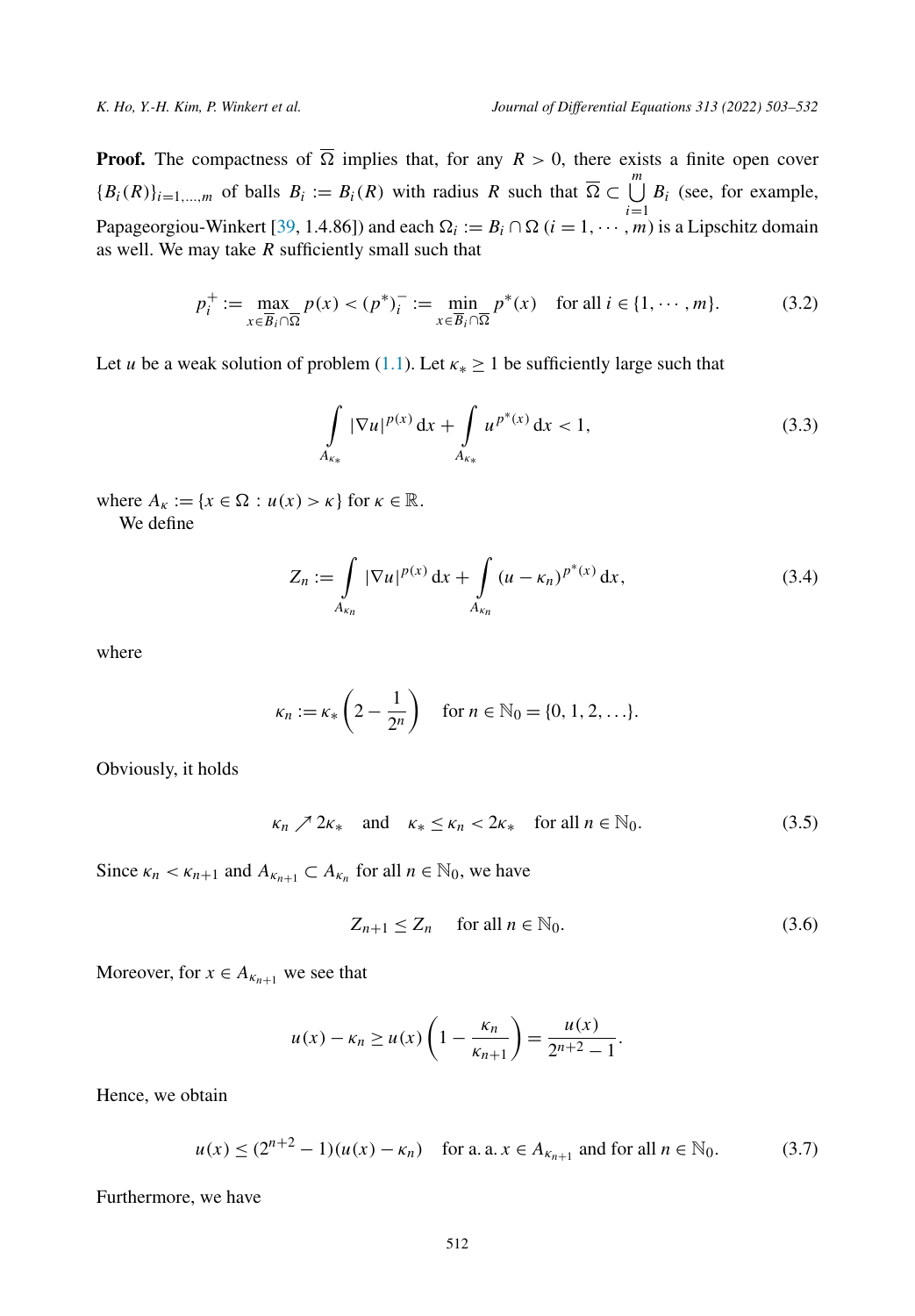<span id="page-10-0"></span>

$$
|A_{\kappa_{n+1}}| \leq \int_{A_{\kappa_{n+1}}} \left(\frac{u - \kappa_n}{\kappa_{n+1} - \kappa_n}\right)^{p^*(x)} dx
$$
  
\n
$$
\leq \int_{A_{\kappa_n}} \frac{2^{p^*(x)(n+1)}}{\kappa_*^{p^*(x)}} (u - \kappa_n)^{p^*(x)} dx
$$
  
\n
$$
\leq \frac{2^{(p^*)^+(n+1)}}{\kappa_*^{(p^*)^-}} \int_{A_{\kappa_n}} (u - \kappa_n)^{p^*(x)} dx
$$
  
\n
$$
= \frac{2^{(p^*)^+(n+1)}}{\kappa_*^{(p^*)^-}} Z_n
$$
  
\n
$$
\leq 2^{(p^*)^+(n+1)} Z_n \quad \text{for all } n \in \mathbb{N}_0.
$$
  
\n(3.8)

In the rest of the proof, we denote by  $C_i$  ( $i \in \mathbb{N}$ ) positive constants which are independent of *n* and *κ*∗.

**Claim 1.** *There exist positive constants*  $\mu_1$ ,  $\mu_2$  *such that* 

$$
\int\limits_{A_{\kappa_{n+1}}} (u - \kappa_{n+1})^{p^*(x)} dx \le C_1 2^{\frac{n((p^*)^2)}{p^-}} \left( Z_n^{1+\mu_1} + Z_n^{1+\mu_2} \right) \quad \text{for all } n \in \mathbb{N}_0.
$$

First, note that

$$
\int_{A_{\kappa_{n+1}}} (u - \kappa_{n+1})^{p^*(x)} dx = \int_{\Omega} (u - \kappa_{n+1})_+^{p^*(x)} dx
$$
\n
$$
\leq \sum_{i=1}^m \int_{\Omega_i} (u - \kappa_{n+1})_+^{p^*(x)} dx.
$$
\n(3.9)

Let  $i \in \{1, \dots, m\}$ . From [\(3.3\)](#page-9-0), [\(3.5\)](#page-9-0), Proposition [2.3](#page-4-0)(i), (iii) and Proposition [2.4](#page-5-0) for  $\Omega = \Omega_i$  we have

$$
\int_{\Omega_i} (u - \kappa_{n+1})_+^{p^*(x)} dx
$$
\n
$$
\leq ||(u - \kappa_{n+1})_+||_{L^{p^*(x)}(\Omega_i)}^{(p^*)^-_i}
$$
\n
$$
\leq C_2 \Big[ ||\nabla(u - \kappa_{n+1})_+||_{L^{p(x)}(\Omega_i)} + ||(u - \kappa_{n+1})_+||_{L^{p(x)}(\Omega_i)} \Big]^{(p^*)^-_i}.
$$

Then, again by Proposition [2.3](#page-4-0) along with  $(2.1)$  and  $(3.3)$  this leads to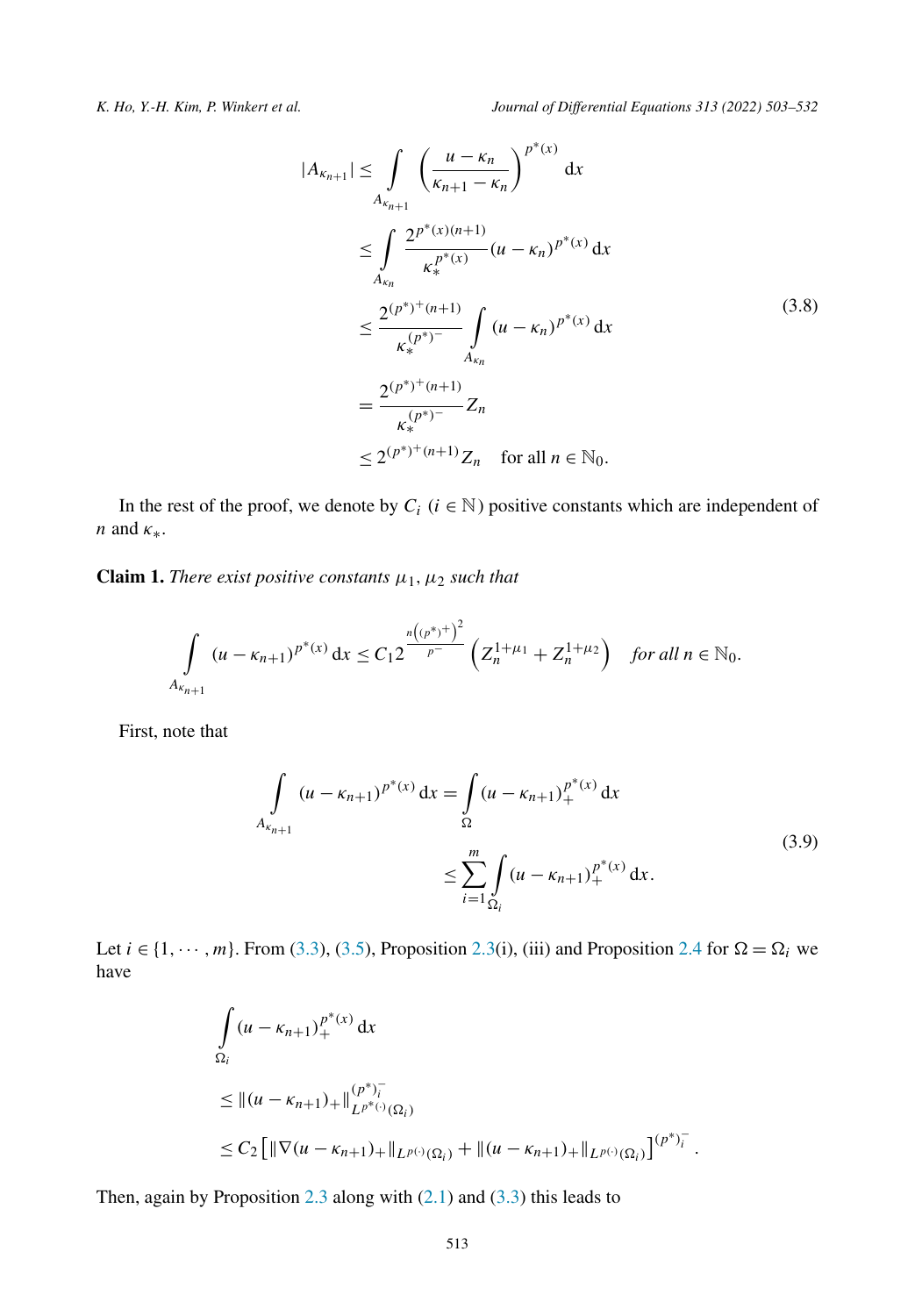<span id="page-11-0"></span>

*.*

$$
\int_{\Omega_i} (u - \kappa_{n+1})_+^{p^*(x)} dx
$$
\n
$$
\leq C_3 \left( \int_{\Omega_i} |\nabla (u - \kappa_{n+1})_+|^{p(x)} dx + \int_{\Omega_i} (u - \kappa_{n+1})_+^{p(x)} dx \right)^{\frac{(p^*)_i^-}{p_i^+}}
$$
\n
$$
\leq C_3 \left( \int_{A_{\kappa_{n+1}}} |\nabla u|^{p(x)} dx + \int_{A_{\kappa_{n+1}}} (u - \kappa_{n+1})^{p^*(x)} dx + |A_{\kappa_{n+1}}| \right)^{\frac{(p^*)_i^-}{p_i^+}}
$$

From this,  $(3.4)$ ,  $(3.6)$  and  $(3.8)$  $(3.8)$  $(3.8)$  we obtain

$$
\int_{\Omega_i} (u-\kappa_{n+1})_+^{p^*(x)} dx \leq C_4 2^{\frac{n(p^*)+(p^*)^-_i}{p^+_i}} Z_n^{\frac{(p^*)^-_i}{p^+_i}}.
$$

Combining this with [\(3.9\)](#page-10-0) gives

$$
\int_{\Omega} (u - \kappa_{n+1})_+^{p^*(x)} dx \leq C_5 2 \frac{\frac{n((p^*)^+)^2}{p^-}}{\left( Z_n^{1+\mu_1} + Z_n^{1+\mu_2} \right)},
$$

where

$$
0 < \mu_1 := \min_{1 \le i \le m} \frac{(p^*)_i^-}{p_i^+} - 1 \le \mu_2 := \max_{1 \le i \le m} \frac{(p^*)_i^-}{p_i^+} - 1
$$

in view of ([3.2](#page-9-0)). This proves Claim [1](#page-10-0).

**Claim 2.** *It holds that*

$$
\int_{A_{\kappa_{n+1}}} |\nabla u|^{p(x)} dx \leq C_6 2 \int_{0}^{\lfloor \frac{((p^*)^+)^2}{p^-} + (p^*)^+ \rfloor} \left( Z_{n-1}^{1+\mu_1} + Z_{n-1}^{1+\mu_2} \right) \quad \text{for all } n \in \mathbb{N}.
$$

Testing [\(3.1](#page-8-0)) with  $\varphi = (u - \kappa_{n+1})_+ \in W_0^{1, p(\cdot)}(\Omega)$  yields

$$
\int_{\Omega} \mathcal{A}(x, u, \nabla u) \cdot \nabla (u - \kappa_{n+1})_+ \, dx = \int_{\Omega} \mathcal{B}(x, u, \nabla u) (u - \kappa_{n+1})_+ \, dx,
$$

which can be written as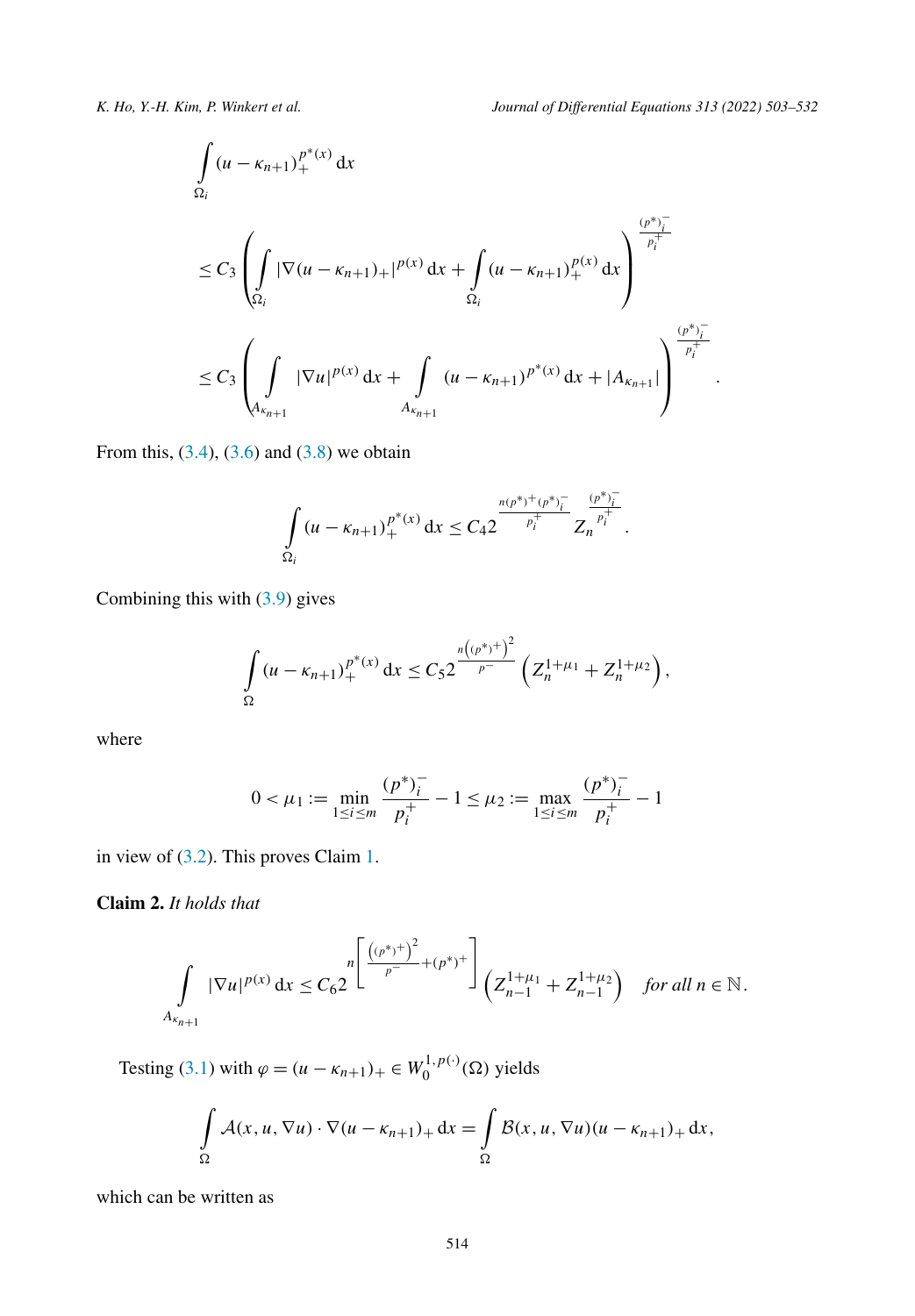$$
\int\limits_{A_{\kappa_{n+1}}} A(x, u, \nabla u) \cdot \nabla u \, dx = \int\limits_{A_{\kappa_{n+1}}} \mathcal{B}(x, u, \nabla u) (u - \kappa_{n+1}) \, dx. \tag{3.10}
$$

Since  $u \ge u - \kappa_{n+1} > 0$  and  $u > \kappa_{n+1} \ge 1$  on  $A_{\kappa_{n+1}}$ , using hypotheses (A2) and (B) and taking into account Young's inequality with  $\varepsilon \in (0, 1]$ , we estimate each term in  $(3.10)$  in order to get

$$
\int_{A_{\kappa_{n+1}}} A(x, u, \nabla u) \cdot \nabla u \, dx
$$
\n
$$
\geq a_4 \int_{A_{\kappa_{n+1}}} |\nabla u|^{p(x)} \, dx - a_5 \int_{A_{\kappa_{n+1}}} u^{p^*(x)} \, dx - a_6 \int_{A_{\kappa_{n+1}}} 1 \, dx
$$
\n
$$
\geq a_4 \int_{A_{\kappa_{n+1}}} |\nabla u|^{p(x)} \, dx - \max\{a_5, a_6\} \int_{A_{\kappa_{n+1}}} u^{p^*(x)} \, dx,
$$

and

$$
\int_{A_{\kappa_{n+1}}} \mathcal{B}(x, u, \nabla u)(u - \kappa_{n+1}) dx
$$
\n
$$
\leq b_1 \int_{A_{\kappa_{n+1}}} |\nabla u|^{p(x) \frac{p^*(x) - 1}{p^*(x)}} u \, dx + b_2 \int_{A_{\kappa_{n+1}}} u^{p^*(x)} dx + b_3 \int_{A_{\kappa_{n+1}}} 1 dx
$$
\n
$$
\leq b_1 \int_{A_{\kappa_{n+1}}} \left[ \varepsilon^{\frac{p^*(x) - 1}{p^*(x)}} |\nabla u|^{p(x) \frac{p^*(x) - 1}{p^*(x)}} \varepsilon^{-\frac{p^*(x) - 1}{p^*(x)}} u \right] dx + C_7 \int_{A_{\kappa_{n+1}}} u^{p^*(x)} dx
$$
\n
$$
\leq b_1 \int_{A_{\kappa_{n+1}}} \varepsilon |\nabla u|^{p(x)} dx + b_1 \int_{A_{\kappa_{n+1}}} \varepsilon^{-(p^*(x) - 1)} u^{p^*(x)} dx + C_7 \int_{A_{\kappa_{n+1}}} u^{p^*(x)} dx
$$
\n
$$
\leq \varepsilon b_1 \int_{A_{\kappa_{n+1}}} |\nabla u|^{p(x)} dx + \left( b_1 \varepsilon^{-(p^*(x) - 1)} + C_7 \right) \int_{A_{\kappa_{n+1}}} u^{p^*(x)} dx.
$$

Taking  $\varepsilon = \min\{1, \frac{a_4}{2b_1}\}\$  and combining the estimates above with (3.10) and then using ([3.7](#page-9-0)), we obtain

$$
\int_{A_{\kappa_{n+1}}} |\nabla u|^{p(x)} dx \leq C_8 \int_{A_{\kappa_{n+1}}} u^{p^*(x)} dx
$$
  

$$
\leq C_8 \int_{A_{\kappa_{n+1}}} \left[ (2^{n+2} - 1)(u - \kappa_n) \right]^{p^*(x)} dx.
$$

Hence,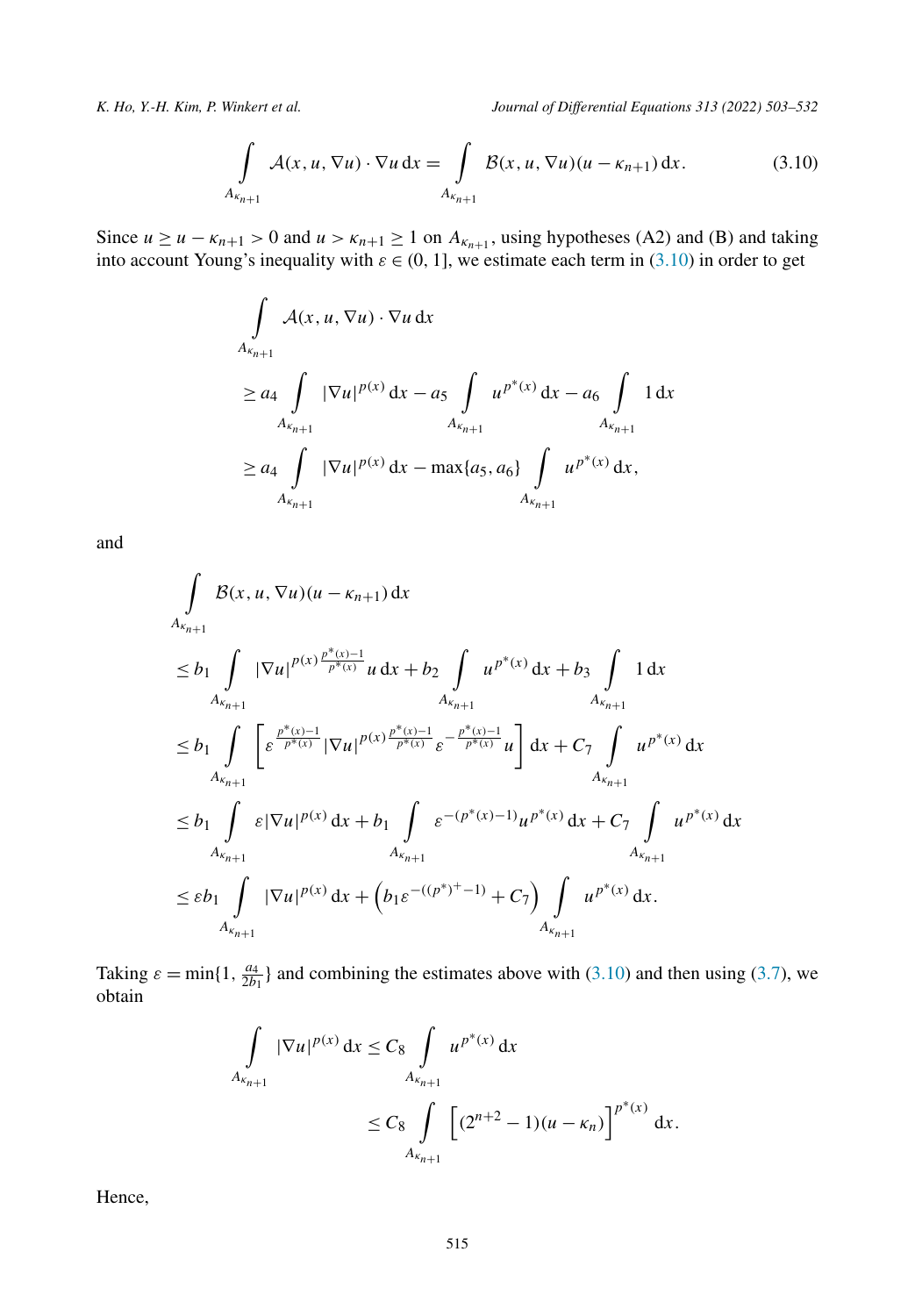<span id="page-13-0"></span>

$$
\int_{A_{\kappa_{n+1}}} |\nabla u|^{p(x)} dx \leq C_9 2^{n(p^*)^+} \int_{\Omega} (u - \kappa_n)_+^{p^*(x)} dx.
$$

Then, Claim [2](#page-11-0) follows from the last inequality and Claim [1](#page-10-0).

From Claims [1](#page-10-0) and [2](#page-11-0) along with [\(3.6\)](#page-9-0) we conclude that

$$
Z_{n+1} \le C_{10} b^n \left( Z_{n-1}^{1+\mu_1} + Z_{n-1}^{1+\mu_2} \right) \quad \text{for all } n \in \mathbb{N},\tag{3.11}
$$

where

$$
b := 2^{\left[\frac{((p^*)^+}{p^-} + (p^*)^+\right]} > 1.
$$

This yields

$$
Z_{2(n+1)} \le C_{10} b^{2n+1} \left( Z_{2n}^{1+\mu_1} + Z_{2n}^{1+\mu_2} \right) \quad \text{for all } n \in \mathbb{N}_0,
$$

that is,

$$
\tilde{Z}_{n+1} \le b C_{10} \tilde{b}^n \left(\tilde{Z}_n^{1+\mu_1} + \tilde{Z}_n^{1+\mu_2}\right) \quad \text{for all } n \in \mathbb{N}_0,
$$
\n(3.12)

where  $\tilde{Z}_n := Z_{2n}$  and  $\tilde{b} := b^2$ . Applying Lemma [2.7](#page-7-0) to (3.12) yields

$$
Z_{2n} = \tilde{Z}_n \to 0 \quad \text{as } n \to \infty \tag{3.13}
$$

provided that

$$
\tilde{Z}_0 \le \min\left\{ (2bC_{10})^{-\frac{1}{\mu_1}} \tilde{b}^{-\frac{1}{\mu_1^2}}, (2bC_{10})^{-\frac{1}{\mu_2}} \tilde{b}^{-\frac{1}{\mu_1\mu_2} - \frac{\mu_2 - \mu_1}{\mu_2^2}} \right\}.
$$
\n(3.14)

Again, from  $(3.11)$  we obtain

$$
Z_{2(n+1)+1} \le C_{10} b^{2(n+1)} \left( Z_{2n+1}^{1+\mu_1} + Z_{2n+1}^{1+\mu_2} \right) \quad \text{for all } n \in \mathbb{N}_0,
$$

which can be written as

$$
\hat{Z}_{n+1} \le \tilde{b} C_{10} \tilde{b}^n \left( \hat{Z}_n^{1+\mu_1} + \hat{Z}_n^{1+\mu_2} \right) \quad \text{for all } n \in \mathbb{N},\tag{3.15}
$$

where  $\hat{Z}_n := Z_{2n+1}$ . From Lemma [2.7](#page-7-0) applied to (3.15) it follows that

$$
Z_{2n+1} = \hat{Z}_n \to 0 \quad \text{as } n \to \infty \tag{3.16}
$$

provided that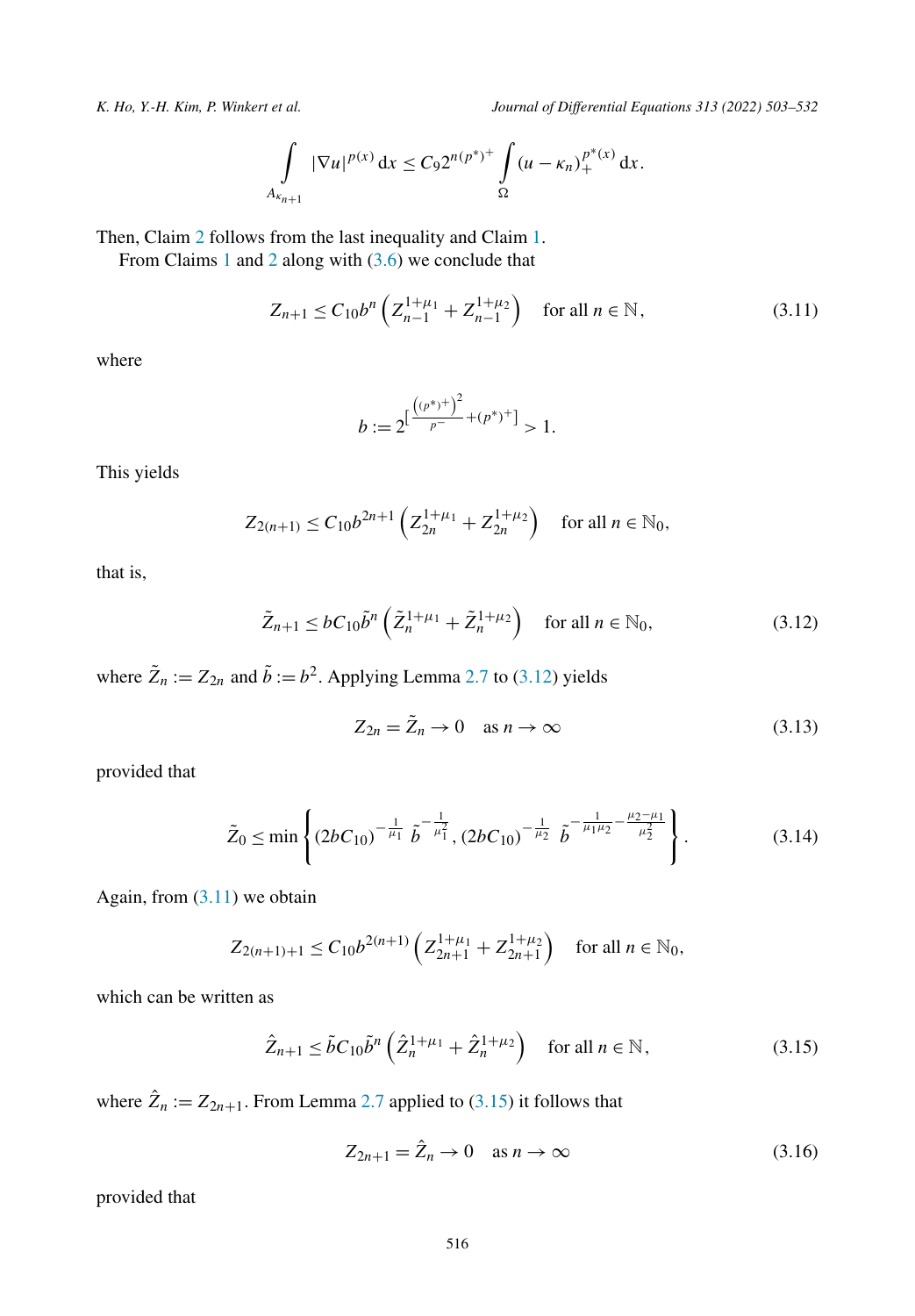<span id="page-14-0"></span>

$$
\hat{Z}_0 \le \min\left\{ (2\tilde{b}C_{10})^{-\frac{1}{\mu_1}} \tilde{b}^{-\frac{1}{\mu_1}}, \left( 2\tilde{b}C_{10} \right)^{-\frac{1}{\mu_2}} \tilde{b}^{-\frac{1}{\mu_1\mu_2} - \frac{\mu_2 - \mu_1}{\mu_2^2}} \right\}.
$$
(3.17)

Note that

$$
\hat{Z}_0 = Z_1 \le Z_0 = \tilde{Z}_0 \le \int\limits_{A_{\kappa_*}} |\nabla u|^{p(x)} \, \mathrm{d}x + \int\limits_{A_{\kappa_*}} u^{p^*(x)} \, \mathrm{d}x.
$$

Therefore, by choosing  $\kappa$ <sup>\*</sup> > 1 sufficiently large we have

$$
\int_{A_{\kappa_*}} |\nabla u|^{p(x)} dx + \int_{A_{\kappa_*}} u^{p^*(x)} dx
$$
\n
$$
\leq \min \left\{ 1, (2\tilde{b}C_{10})^{-\frac{1}{\mu_1}} \tilde{b}^{-\frac{1}{\mu_1^2}}, \left( 2\tilde{b}C_{10} \right)^{-\frac{1}{\mu_2}} \tilde{b}^{-\frac{1}{\mu_1 \mu_2} - \frac{\mu_2 - \mu_1}{\mu_2^2}} \right\}.
$$

Hence,  $(3.3)$ ,  $(3.14)$  and  $(3.17)$  are fulfilled and we obtain  $(3.13)$  $(3.13)$  $(3.13)$  and  $(3.16)$  $(3.16)$  $(3.16)$ . This means that

$$
Z_n = \int\limits_{A_{\kappa_n}} |\nabla u|^{p(x)} dx + \int\limits_{A_{\kappa_n}} (u - \kappa_n)^{p^*(x)} dx \to 0 \quad \text{as } n \to \infty.
$$

In particular, we have

$$
\int_{\Omega} (u - 2\kappa_*)_+^{p^*(x)} \, \mathrm{d}x = 0.
$$

Consequently,  $(u - 2\kappa_*)_+ = 0$  a.e. in  $\Omega$  and so

$$
\operatorname*{ess\,sup}_{\Omega} u \leq 2\kappa_*.
$$

Replacing *u* by  $-u$  in the arguments above we also obtain

$$
\operatorname*{ess\,sup}_{\Omega}(-u)\leq 2\kappa_*.
$$

Hence,  $||u||_{\infty} \le 2\kappa_*$ . This finishes the proof.  $\Box$ 

#### **4. The boundedness of solutions for the Neumann problem**

In this section, we study the boundedness of solutions for the Neumann problem given in ([1.2](#page-1-0)). We assume the following structure conditions on the functions involved.

 $H(p2): p \in C_+(\overline{\Omega}) \cap W^{1,\gamma}(\Omega)$  for some  $\gamma > N$ .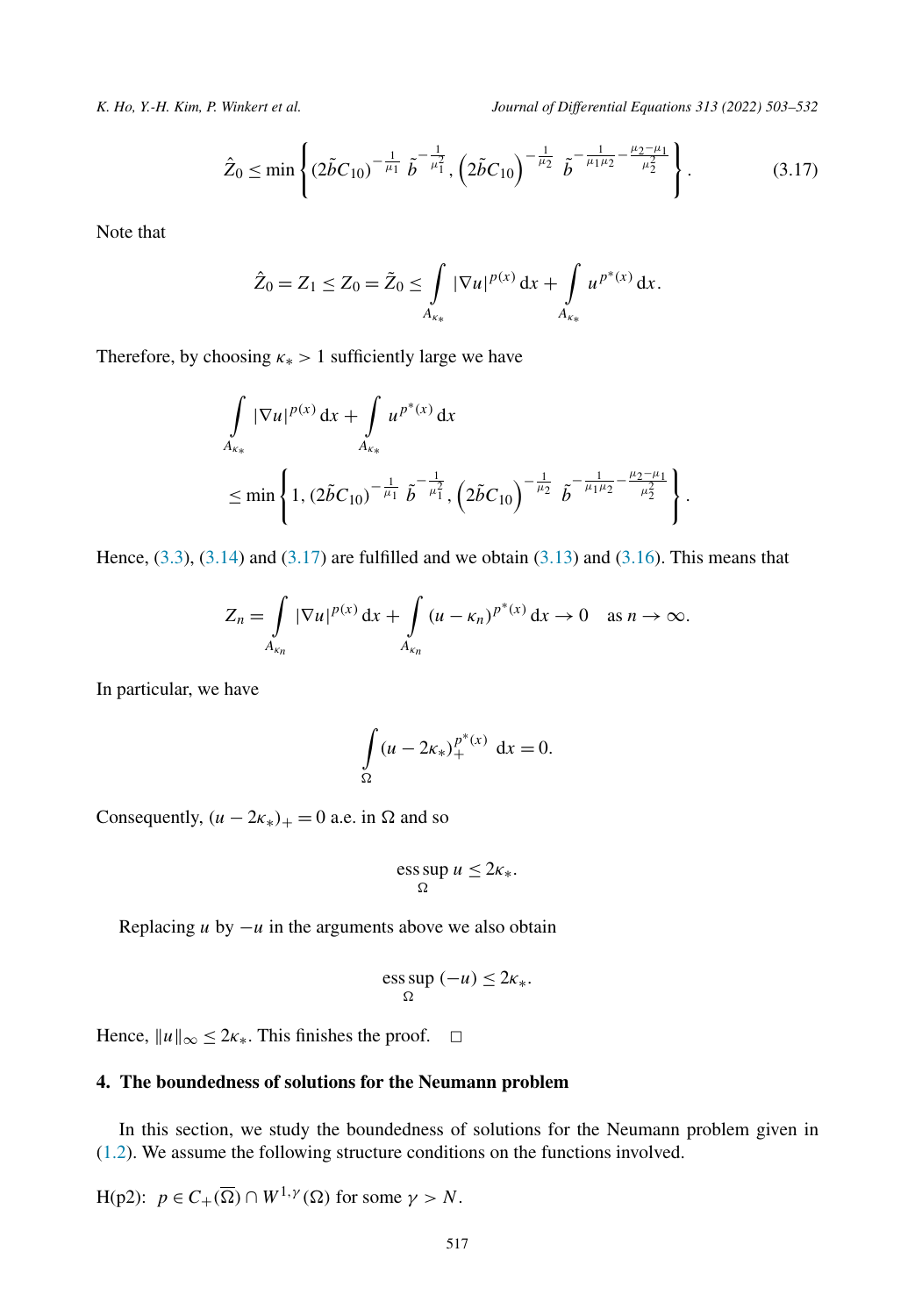<span id="page-15-0"></span>H(N): The functions  $A: \Omega \times \mathbb{R} \times \mathbb{R}^N \to \mathbb{R}^N$ ,  $\mathcal{B}: \Omega \times \mathbb{R} \times \mathbb{R}^N \to \mathbb{R}$  and  $\mathcal{C}: \Gamma \times \mathbb{R} \to \mathbb{R}$  are Carathéodory functions such that

(A1) 
$$
|\mathcal{A}(x, s, \xi)| \le a_1 |\xi|^{p(x)-1} + a_2 |s|^{p^*(x)} \frac{p(x)-1}{p(x)} + a_3
$$
 for a. a.  $x \in \Omega$ ,

(A2) 
$$
\mathcal{A}(x, s, \xi) \cdot \xi \ge a_4 |\xi|^{p(x)} - a_5 |s|^{p^*(x)} - a_6
$$
 for a. a.  $x \in \Omega$ ,

(B) 
$$
|\mathcal{B}(x, s, \xi)| \le b_1 |\xi|^{p(x) \frac{p^*(x)-1}{p^*(x)}} + b_2 |s|^{p^*(x)-1} + b_3
$$
 for a.a.  $x \in \Omega$ ,

(C) 
$$
|\mathcal{C}(x, s)| \le c_1 |s|^{p_*(x)-1} + c_2
$$
, for a. a.  $x \in \Gamma$ ,

for all  $s \in \mathbb{R}$ , for all  $\xi \in \mathbb{R}^N$  and with positive constants  $a_j, j \in \{1, ..., 6\}, b_\ell, \ell \in$  $\{1, 2, 3\}$  and  $c_k, k \in \{1, 2\}.$ 

We say that  $u \in W^{1, p(\cdot)}(\Omega)$  is a weak solution of ([1.2](#page-1-0)) if

$$
\int_{\Omega} \mathcal{A}(x, u, \nabla u) \cdot \nabla \varphi \, dx = \int_{\Omega} \mathcal{B}(x, u, \nabla u) \varphi \, dx + \int_{\Gamma} \mathcal{C}(x, u) \varphi \, d\sigma \tag{4.1}
$$

holds for all test functions  $\varphi \in W^{1,p(\cdot)}(\Omega)$ , where d $\sigma$  denotes the usual  $(N-1)$ -dimensional surface measure. By Propositions [2.4](#page-5-0) and [2.5](#page-6-0) along with the hypotheses  $H(N)$ ,  $H(p2)$  and [\(2.4\)](#page-7-0) we verify that the definition of a weak solution of problem  $(1.2)$  stated in  $(4.1)$  is well-defined.

The main result in this section is the following one about the boundedness of solutions of problem ([1.2](#page-1-0)).

**Theorem 4.1.** *Let hypotheses H(N) and H(p2) be satisfied. Then, any weak solution of problem*  $(1.2)$  $(1.2)$  $(1.2)$  *is of class*  $L^{\infty}(\Omega) \cap L^{\infty}(\Gamma)$ *.* 

**Proof.** As before, since  $\overline{\Omega}$  is compact, for any  $R > 0$ , there exists a finite open cover  $\{B_i(R)\}_{i=1}^m$ of balls  $B_i := B_i(R)$  with radius R such that  $\overline{\Omega} \subset \bigcup_{i=1}^m B_i$  and each  $\Omega_i := B_i \cap \Omega$  ( $i = 1, \dots, m$ ) is a Lipschitz domain as well. We denote by *I* the set of all  $i \in \{1, \dots, m\}$  such that  $B_i \cap \Gamma \neq \emptyset$ and take  $R > 0$  sufficiently small such that

$$
p_i^+ := \max_{x \in \overline{B}_i \cap \overline{\Omega}} p(x) < (p^*)_i^- := \min_{x \in \overline{B}_i \cap \overline{\Omega}} p^*(x) \quad \text{for all } i \in \{1, \cdots, m\}
$$

and

$$
p_i^+ < (p_*)_i^- := \min_{x \in \overline{B_i} \cap \Gamma} p_*(x) \quad \text{for all } i \in I. \tag{4.2}
$$

Let *u* be a weak solution to problem ([1.2](#page-1-0)) and let  $\kappa_* \ge 1$  be sufficiently large such that

$$
\int\limits_{A_{\kappa_*}} |\nabla u|^{p(x)} \, \mathrm{d}x + \int\limits_{A_{\kappa_*}} u^{p^*(x)} \, \mathrm{d}x + \int\limits_{\Gamma_{\kappa_*}} u^{p_*(x)} \, \mathrm{d}\sigma < 1,\tag{4.3}
$$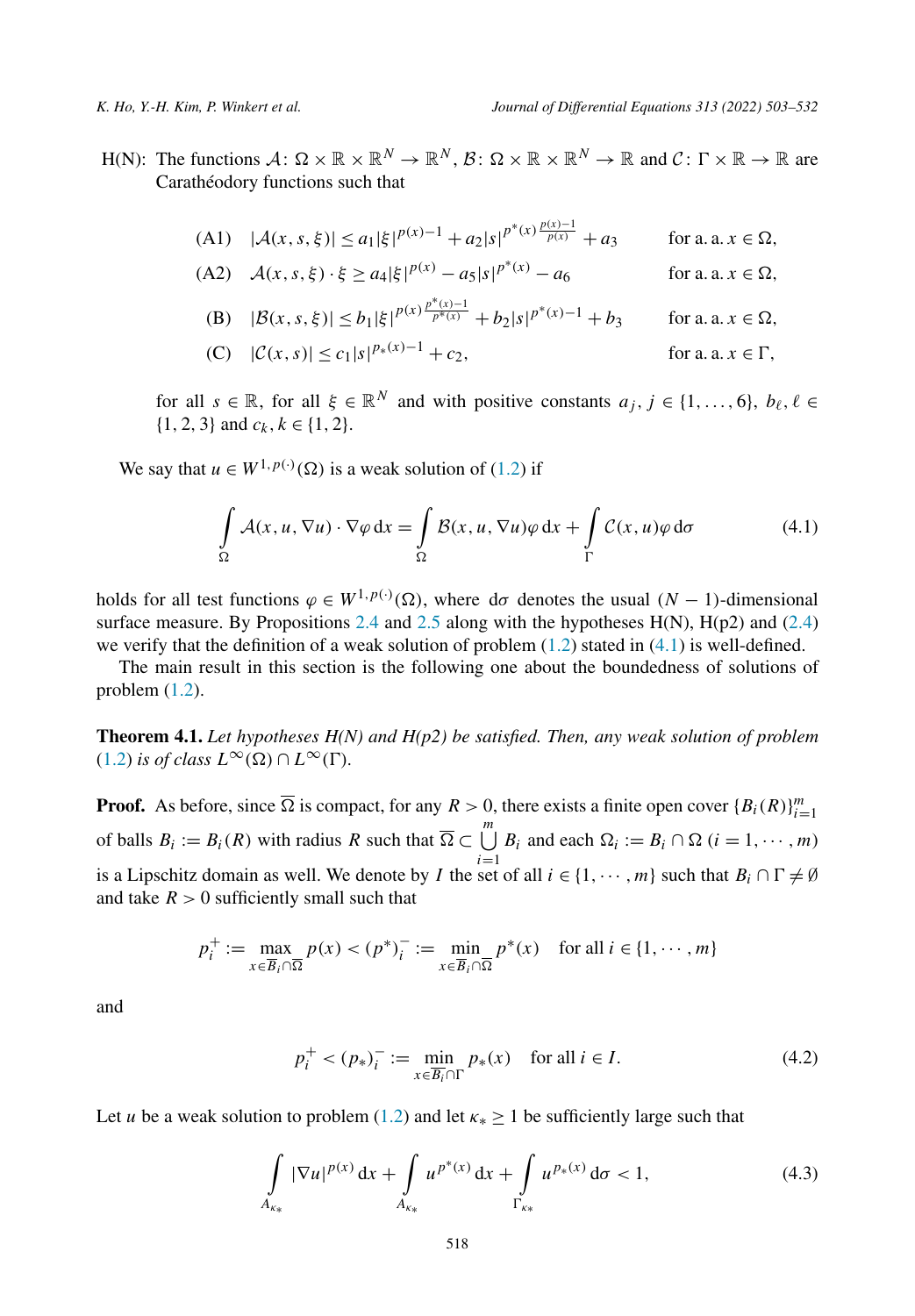<span id="page-16-0"></span>where

$$
A_{\kappa} := \{x \in \Omega : u(x) > \kappa\} \quad \text{and} \quad \Gamma_k := \{x \in \Gamma : u(x) > \kappa\} \quad \text{for } k \in \mathbb{R}.
$$

We define

$$
Z_n := \int\limits_{A_{\kappa_n}} |\nabla u|^{p(x)} dx + \int\limits_{A_{\kappa_n}} (u - \kappa_n)^{p^*(x)} dx + \int\limits_{\Gamma_{\kappa_n}} (u - \kappa_n)^{p_*(x)} d\sigma,
$$
 (4.4)

where  $\{\kappa_n\}_{n \in \mathbb{N}_0}$  is defined as in the proof of Theorem [3.1.](#page-8-0) Since  $\kappa_n < \kappa_{n+1}$ , we have  $A_{\kappa_{n+1}} \subset A_{\kappa_n}$ and  $\Gamma_{\kappa_{n+1}} \subset \Gamma_{\kappa_n}$  for all  $n \in \mathbb{N}_0$ . Hence, it holds

$$
Z_{n+1} \le Z_n \quad \text{for all } n \in \mathbb{N}_0. \tag{4.5}
$$

Moreover, we have the following estimates (see the proof of Theorem [3.1](#page-8-0))

$$
u(x) \le \left(2^{n+2} - 1\right) (u(x) - \kappa_n) \quad \text{for a. a. } x \in A_{\kappa_{n+1}} \text{ and for all } n \in \mathbb{N}_0,
$$
 (4.6)

$$
u(x) \le \left(2^{n+2} - 1\right) (u(x) - \kappa_n) \quad \text{for a. a. } x \in \Gamma_{\kappa_{n+1}} \text{ and for all } n \in \mathbb{N}_0. \tag{4.7}
$$

As shown in  $(3.8)$  $(3.8)$  the following estimate holds true

$$
|A_{\kappa_{n+1}}| \le \frac{(p^*)^+ 2^{(n+1)}}{\kappa_*^{(p^*)^-}} Z_n \le 2^{(n+1)(p^*)^+} Z_n \quad \text{for all } n \in \mathbb{N}_0. \tag{4.8}
$$

In the following we will denote by  $C_i$  ( $i \in \mathbb{N}$ ) positive constants which are independent of *n* and *κ*∗.

# **Claim 1.** *It holds that*

$$
\int_{A_{\kappa_{n+1}}} (u - \kappa_{n+1})^{p^*(x)} dx \le C_1 2 \frac{\binom{n(p^*)+1}{p^-}}{\binom{p^*}{n}^+} \left( Z_n^{1+\nu_1} + Z_n^{1+\nu_2} \right) \quad \text{for all } n \in \mathbb{N}_0,
$$

*where*

$$
0 < \nu_1 := \min_{1 \leq i \leq m} \frac{(p^*)_i^-}{p_i^+} - 1 \leq \nu_2 := \max_{1 \leq i \leq m} \frac{(p^*)_i^-}{p_i^+} - 1.
$$

The proof of Claim 1 is the same as Claim [1](#page-10-0) in Theorem [3.1.](#page-8-0)

**Claim 2.** *There exist positive constants ν*3*, ν*<sup>4</sup> *such that*

$$
\int_{\Gamma_{\kappa_{n+1}}} (u - \kappa_{n+1})^{p_*(x)} d\sigma \le C_2 2^{\frac{n((p^*)^+)^2}{p^-}} \left( Z_n^{1+\nu_3} + Z_n^{1+\nu_4} \right) \quad \text{for all } n \in \mathbb{N}_0.
$$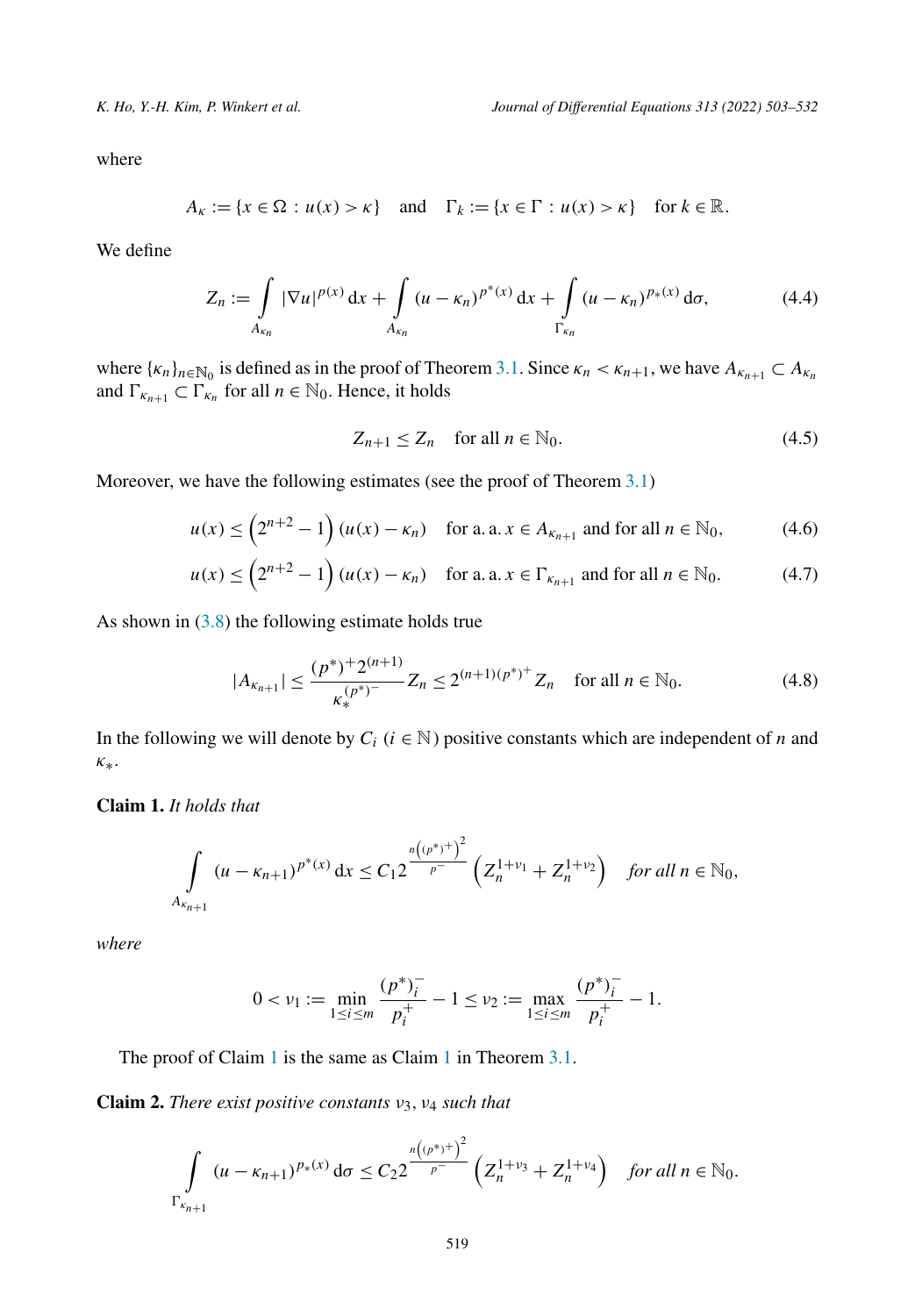First, we see that

$$
\int_{\Gamma_{\kappa_{n+1}}} (u - \kappa_{n+1})^{p_*(x)} d\sigma = \int_{\Gamma} (u - \kappa_{n+1})_+^{p_*(x)} d\sigma
$$
\n
$$
\leq \sum_{i \in I} \int_{\Gamma \cap \partial \Omega_i} (u - \kappa_{n+1})_+^{p_*(x)} d\sigma.
$$
\n(4.9)

Let *i*  $\in$  *I*. From Proposition [2.3,](#page-4-0) [\(4.3\)](#page-15-0) and Proposition [2.5](#page-6-0) for  $\Omega = \Omega_i$  we have

$$
\int_{\Gamma \cap \partial \Omega_i} (u - \kappa_{n+1})_+^{p_*(x)} d\sigma
$$
\n
$$
\leq ||(u - \kappa_{n+1})_+||_{L^{p_*(x)}(\Gamma \cap \partial \Omega_i)}^{(p_*)^-_i}
$$
\n
$$
\leq ||(u - \kappa_{n+1})_+||_{L^{p_*(x)}(\partial \Omega_i)}^{(p_*)^-_i}
$$
\n
$$
\leq C_3 \Big[ ||\nabla (u - \kappa_{n+1})_+||_{L^{p(x)}(\Omega_i)} + ||(u - \kappa_{n+1})_+||_{L^{p(x)}(\Omega_i)} \Big]^{(p_*)^-_i}.
$$

Then, by Proposition  $2.3$ ,  $(2.1)$  $(2.1)$  $(2.1)$  and  $(4.3)$  it follows

$$
\int_{\Gamma \cap \partial \Omega_{i}} (u - \kappa_{n+1})_{+}^{p_{*}(x)} d\sigma
$$
\n
$$
\leq C_{4} \left( \int_{\Omega_{i}} |\nabla (u - \kappa_{n+1})_{+}|^{p(x)} dx + \int_{\Omega_{i}} (u - \kappa_{n+1})_{+}^{p(x)} dx \right)^{\frac{(p_{*})_{i}^{-}}{p_{i}^{+}}}
$$
\n
$$
\leq C_{4} \left( \int_{A_{\kappa_{n+1}}} |\nabla u|^{p(x)} dx + \int_{A_{\kappa_{n+1}}} (u - \kappa_{n+1})^{p^{*}(x)} dx + |A_{\kappa_{n+1}}| \right)^{\frac{(p_{*})_{i}^{-}}{p_{i}^{+}}}
$$

From this combined with  $(4.4)$  $(4.4)$  $(4.4)$ ,  $(4.5)$  $(4.5)$  $(4.5)$  as well as  $(4.8)$  $(4.8)$  $(4.8)$  we obtain

$$
\int_{\Gamma \cap \partial \Omega_i} (u - \kappa_{n+1})_+^{p_*(x)} d\sigma \le C_5 2 \frac{ {}^{n(p^*)^+(p_*)^-_i} }{ {}^{p_i^+}_i} Z_n^{\frac{(p_*)^-_i}{p_i^+}}.
$$
\n(4.10)

*.*

From (4.9) and (4.10) we conclude that

$$
\int_{\Gamma} (u - \kappa_{n+1})_+^{p_*(x)} d\sigma \leq C_6 2 \frac{\binom{n(p^*)+1}{p^-}}{p^-} \left( Z_n^{1+\nu_3} + Z_n^{1+\nu_4} \right),
$$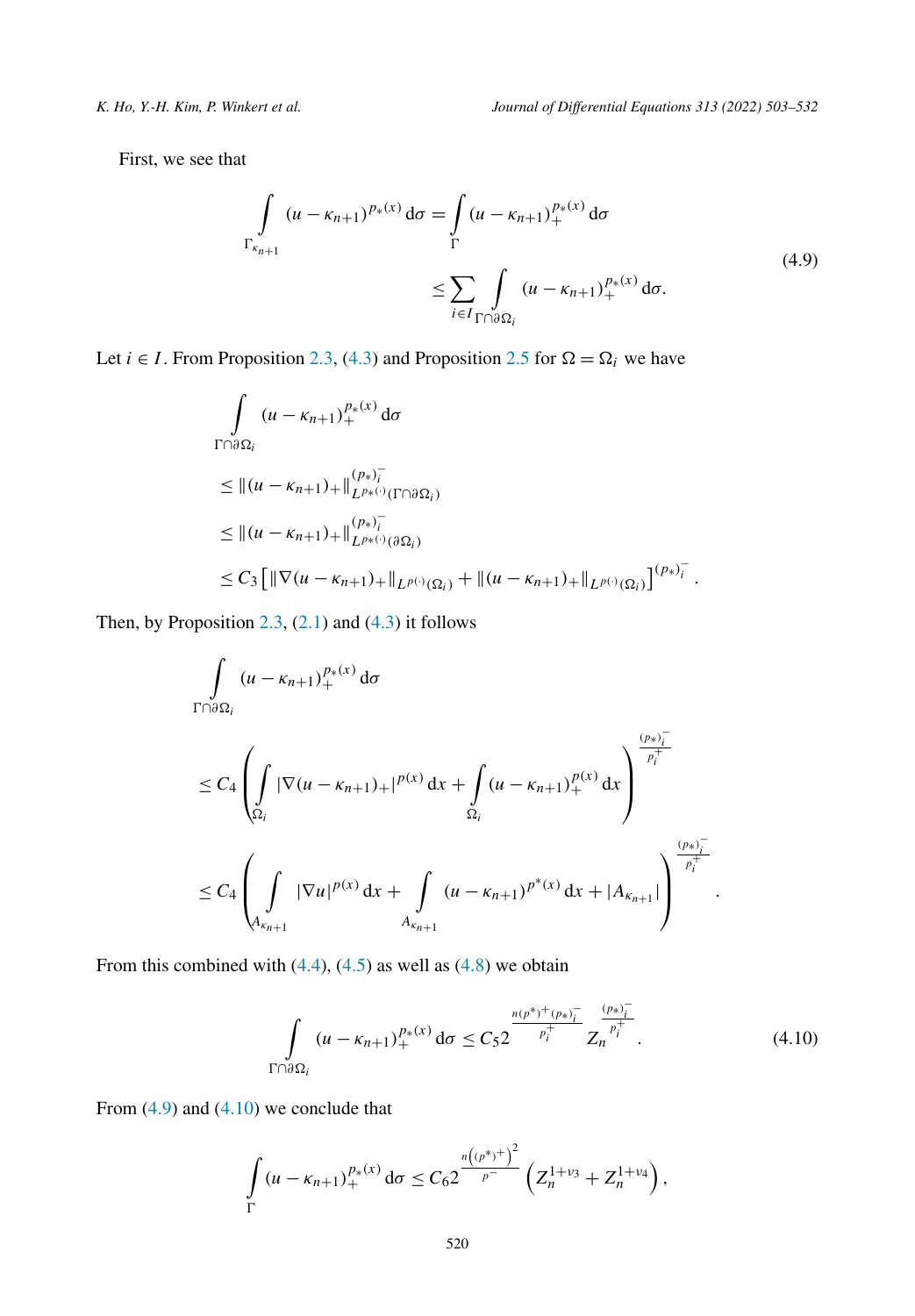<span id="page-18-0"></span>where

$$
0 < \nu_3 := \min_{i \in I} \frac{(p_*)_i^-}{p_i^+} - 1 \le \nu_4 := \max_{i \in I} \frac{(p_*)_i^-}{p_i^+} - 1;
$$

see [\(4.2\)](#page-15-0). This proves Claim [2.](#page-16-0)

**Claim 3.** *It holds that*

$$
\int\limits_{A_{\kappa_{n+1}}} |\nabla u|^{p(x)} dx \le C_7 2 \int\limits^{\lfloor (p^*)^2 \rfloor + (p^*)^+} \left( Z_{n-1}^{1+\mu_1} + Z_{n-1}^{1+\mu_2} \right) \quad \text{for all } n \in \mathbb{N},
$$

*where*

$$
0 < \mu_1 := \min_{1 \le i \le 4} v_i \le \mu_2 := \max_{1 \le i \le 4} v_i.
$$

Taking  $\varphi = (u - \kappa_{n+1})_+ \in W^{1, p(\cdot)}(\Omega)$  as test function in ([4.1](#page-15-0)) gives

$$
\int_{\Omega} \mathcal{A}(x, u, \nabla u) \cdot \nabla \varphi \, dx = \int_{\Omega} \mathcal{B}(x, u, \nabla u) \varphi \, dx + \int_{\Gamma} \mathcal{C}(x, u) \varphi \, d\sigma,
$$

which can be written as

$$
\int_{A_{\kappa_{n+1}}} A(x, u, \nabla u) \cdot \nabla u \, dx
$$
\n
$$
= \int_{A_{\kappa_{n+1}}} B(x, u, \nabla u)(u - \kappa_{n+1}) \, dx + \int_{\Gamma_{\kappa_{n+1}}} C(x, u)(u - \kappa_{n+1}) \, d\sigma.
$$
\n
$$
(4.11)
$$

As done in the proof of Theorem  $3.1$ , by using  $(A2)$  and  $(B)$ , we have the estimates

$$
\int_{A_{\kappa_{n+1}}} A(x, u, \nabla u) \cdot \nabla u \, dx
$$
\n
$$
\ge a_4 \int_{A_{\kappa_{n+1}}} |\nabla u|^{p(x)} \, dx - \max\{a_5, a_6\} \int_{A_{\kappa_{n+1}}} u^{p^*(x)} \, dx,
$$
\n(4.12)

and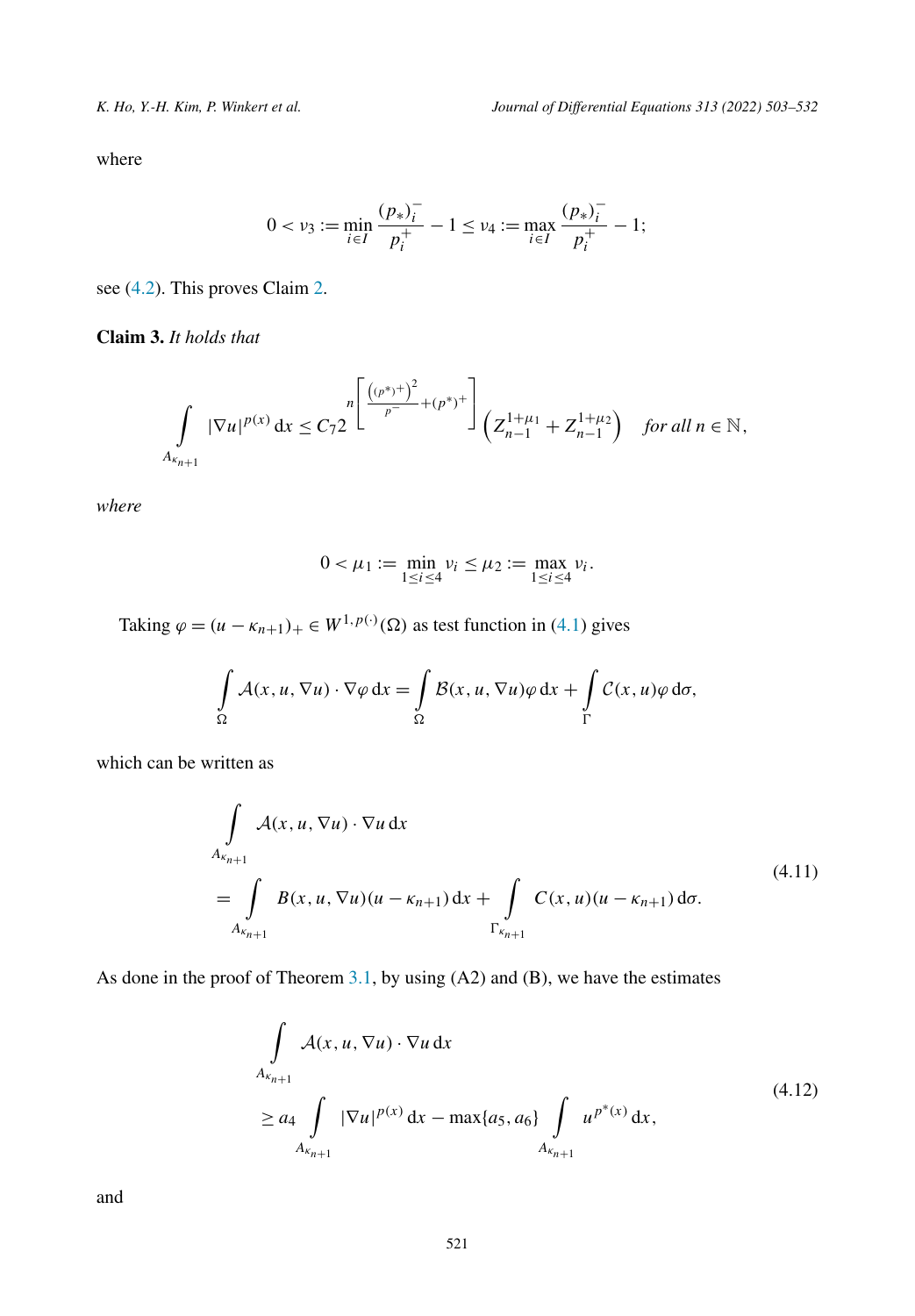<span id="page-19-0"></span>
$$
\int_{A_{\kappa_{n+1}}} \mathcal{B}(x, u, \nabla u)(u - \kappa_{n+1}) dx
$$
\n
$$
\leq \varepsilon b_1 \int_{A_{\kappa_{n+1}}} |\nabla u|^{p(x)} dx + \left( b_1 \varepsilon^{-(p^*)^+ - 1)} + C_7 \right) \int_{A_{\kappa_{n+1}}} u^{p^*(x)} dx
$$
\n(4.13)

with  $\varepsilon \in (0, 1]$ . Note that  $u \ge u - \kappa_{n+1} > 0$  and  $u > \kappa_{n+1} \ge 1$  on  $\Gamma_{\kappa_{n+1}}$ . So, applying assumption (C) yields

$$
\int_{\Gamma_{\kappa_{n+1}}} C(x, u)(u - \kappa_{n+1}) d\sigma \le c_1 \int_{\Gamma_{\kappa_{n+1}}} u^{p_*(x)} d\sigma + c_2 \int_{\Gamma_{\kappa_{n+1}}} 1 d\sigma
$$
\n
$$
\le (c_1 + c_2) \int_{\Gamma_{\kappa_{n+1}}} u^{p_*(x)} d\sigma.
$$
\n(4.14)

Combining [\(4.11](#page-18-0)), ([4.12](#page-18-0)), (4.13) and (4.14), taking  $\varepsilon = \min\{1, \frac{a_4}{2b_1}\}\$  and using ([4.6](#page-16-0)) as well as  $(4.7)$  $(4.7)$  $(4.7)$ , we obtain

$$
\int_{A_{\kappa_{n+1}}} |\nabla u|^{p(x)} dx
$$
\n
$$
\leq C_8 \int_{A_{\kappa_{n+1}}} u^{p^*(x)} dx + C_8 \int_{\Gamma_{\kappa_{n+1}}} u^{p^*(x)} d\sigma
$$
\n
$$
\leq C_8 \int_{A_{\kappa_{n+1}}} \left[ \left( 2^{n+2} - 1 \right) (u - \kappa_n) \right]^{p^*(x)} dx
$$
\n
$$
+ C_8 \int_{\Gamma_{\kappa_{n+1}}} \left[ \left( 2^{n+2} - 1 \right) (u - \kappa_n) \right]^{p^*(x)} d\sigma.
$$

Hence,

$$
\int_{A_{\kappa_{n+1}}} |\nabla u|^{p(x)} dx \leq C_9 2^{n(p^*)^+} \left[ \int_{A_{\kappa_n}} (u - \kappa_n)^{p^*(x)} dx + \int_{\Gamma_{\kappa_n}} (u - \kappa_n)^{p_*(x)} d\sigma \right].
$$

Then, Claim [3](#page-18-0) follows from the last inequality and Claims [1](#page-16-0) and [2.](#page-16-0)

From Claims [1](#page-16-0), [2](#page-16-0) and [3](#page-18-0) along with [\(4.5\)](#page-16-0) one has

$$
Z_{n+1} \le C_{10} b^n \left( Z_{n-1}^{1+\mu_1} + Z_{n-1}^{1+\mu_2} \right) \quad \text{for all } n \in \mathbb{N},\tag{4.15}
$$

where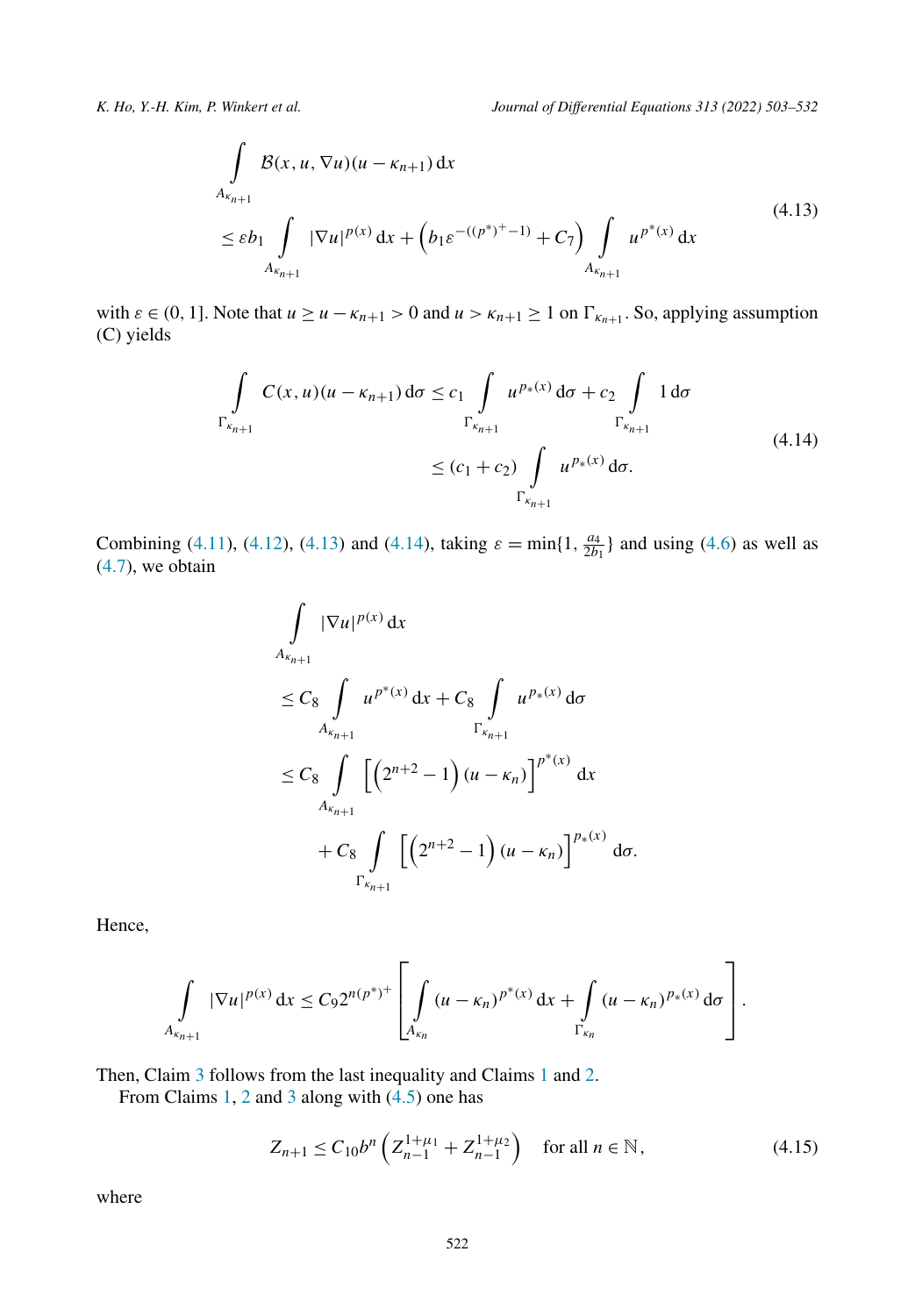<span id="page-20-0"></span>

$$
b:=2^{\left[\frac{\left((p^*)^+\right)^2}{p^-}+(p^*)^+\right]}>1.
$$

Repeating now the same arguments used in the proof of Theorem [3.1,](#page-8-0) by choosing  $\kappa_* > 1$  sufficiently large such that

$$
\int_{A_{\kappa_*}} |\nabla u|^{p(x)} dx + \int_{A_{\kappa_*}} u^{p^*(x)} dx + \int_{\Gamma_{\kappa_*}} u^{p_*(x)} d\sigma
$$
\n
$$
\leq \min \left\{ 1, (2\tilde{b}C_{10})^{-\frac{1}{\mu_1}} \tilde{b}^{-\frac{1}{\mu_1^2}}, \left( 2\tilde{b}C_{10} \right)^{-\frac{1}{\mu_2}} \tilde{b}^{-\frac{1}{\mu_1 \mu_2} - \frac{\mu_2 - \mu_1}{\mu_2^2}} \right\},
$$

where  $\tilde{b} := b^2$ , we deduce from ([4.15](#page-19-0)) that

$$
Z_n = \int\limits_{A_{\kappa_n}} |\nabla u|^{p(x)} dx + \int\limits_{A_{\kappa_n}} (u - \kappa_n)^{p^*(x)} dx + \int\limits_{\Gamma_{\kappa_n}} (u - \kappa_n)^{p_*(x)} d\sigma \to 0
$$

as  $n \to \infty$ . This implies that

$$
\int_{\Omega} (u - 2\kappa_*)_+^{p^*(x)} dx + \int_{\Gamma} (u - 2\kappa_*)_+^{p_*(x)} d\sigma = 0.
$$

Therefore,  $(u - 2\kappa_*)_+ = 0$  a.e. in  $\Omega$  and  $(u - 2\kappa_*)_+ = 0$  a.e. on  $\Gamma$ . This means that

$$
\operatorname*{ess\,sup}_{\Omega} u + \operatorname*{ess\,sup}_{\Gamma} u \leq 4\kappa_*.
$$

Replacing *u* by  $-u$  in the arguments above we can show in the same way that

$$
\operatorname{ess} \operatorname{sup}_{\Omega} (-u) + \operatorname{ess} \operatorname{sup}_{\Gamma} (-u) \leq 4\kappa_*.
$$

Hence,

$$
||u||_{L^{\infty}(\Omega)} + ||u||_{L^{\infty}(\Gamma)} \leq 4\kappa_{*}.
$$

The proof is finished.  $\Box$ 

### **5. The Hölder continuity**

In this section we are concerning with the Hölder continuity of the solutions of the problems  $(1.1)$  $(1.1)$  $(1.1)$  and  $(1.2)$  $(1.2)$  $(1.2)$ , respectively. In order to prove this we use the results from Sections [3](#page-8-0) and [4,](#page-14-0) respectively, along with the work of Fan-Zhao [\[12](#page-27-0)]. A direct consequence isthe Hölder continuity of the gradients of the solutions based on the paper of Fan [\[15\]](#page-27-0). To be more precise, we are going the prove the following results.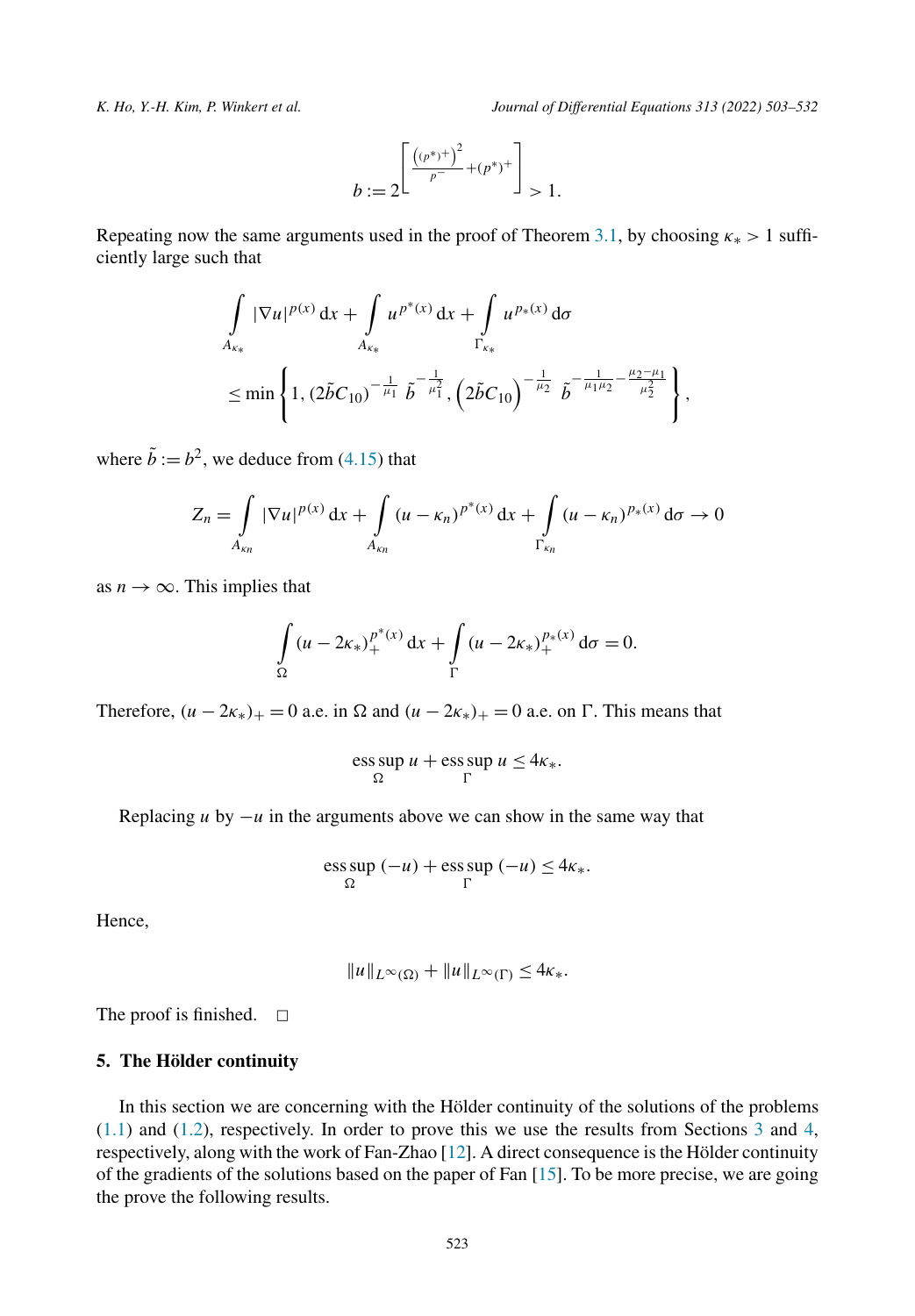<span id="page-21-0"></span>**Theorem 5.1.** *Let hypotheses H(D) and H(p1) be satisfied. Then, any weak solution of problem*  $(1.1)$  $(1.1)$  $(1.1)$  *is of class*  $C^{0,\alpha}(\overline{\Omega})$  *for some*  $\alpha \in (0,1]$ *.* 

**Theorem 5.2.** *Let hypotheses H(N) and H(p2) be satisfied. Then, for any weak solution u of* problem [\(1.2\)](#page-1-0) it holds that  $u \in C^{0,\alpha}(\Omega)$  for some  $\alpha \in (0,1)$ . If in addition  $u \in C^{0,\beta_1}(\Gamma)$  for some  $\beta_1 \in (0, 1)$ *, then*  $u \in C^{0, \beta_2}(\overline{\Omega})$  for some  $\beta_2 \in (0, 1)$ *.* 

We will only prove Theorem 5.2 since the proof of Theorem 5.1 is similar and simpler. Let hypotheses H(N) and H(p2) be satisfied and let  $u \in W^{1,p(\cdot)}(\Omega)$  be a weak solution of problem ([1.2](#page-1-0)). From Theorem [4.1](#page-15-0) we know that  $u \in L^{\infty}(\Omega) \cap L^{\infty}(\Gamma)$ . We fix  $x_0 \in \overline{\Omega}$  and denote by  $B_r$ the ball centered at  $x_0$  with radius  $r > 0$ . Moreover, we set

$$
\Omega_r := B_r \cap \Omega \quad \text{and} \quad A(\kappa, r) := \{x \in \Omega_r : u(x) > \kappa\} \quad \text{for } \kappa \in \mathbb{R}
$$

and

$$
M_0 := \|u\|_{L^{\infty}(\Omega)} + \|u\|_{L^{\infty}(\Gamma)}.
$$

Further, we denote by *C* a positive constant that depends only on *M*<sup>0</sup> and the data and *C* can be different in different places.

The following Caccioppoli-type inequality is essential in the proof of the Hölder continuity based on De Giorgi's iteration method.

**Lemma 5.3.** *Let*  $x_0 \in \Omega$ *. Then it holds* 

$$
\int_{A(\kappa,r)} |\nabla u|^{p(x)} dx \leq C \int_{A(\kappa,R)} \left(\frac{u-\kappa}{R-r}\right)^{p(x)} dx + C |A(\kappa,R)|,
$$

*for arbitrary*  $0 < r < R$  *with*  $B_R \subset \Omega$  *and*  $\kappa \geq \text{ess}\sup u - 2M_0$ *. The conclusion remains valid if BR we replace u by* −*u.*

**Proof.** Let  $0 < r < R$  with  $B_R \subset \Omega$  and and let  $\kappa \in \mathbb{R}$  be such that

$$
\kappa \ge \operatorname*{ess\,sup}_{B_R} u - 2M_0.
$$

Let  $\eta \in C_c^{\infty}(\mathbb{R}^N)$  be such that

$$
0 \le \eta \le 1, \quad \text{supp}(\eta) \subset B_R, \quad \eta \equiv 1 \text{ on } B_r \quad \text{and} \quad |\nabla \eta| \le \frac{4}{R-r}.\tag{5.1}
$$

4

Setting  $v = (u - \kappa)_+$  and testing [\(4.1\)](#page-15-0) with  $\varphi = v\eta^{p^+}$  gives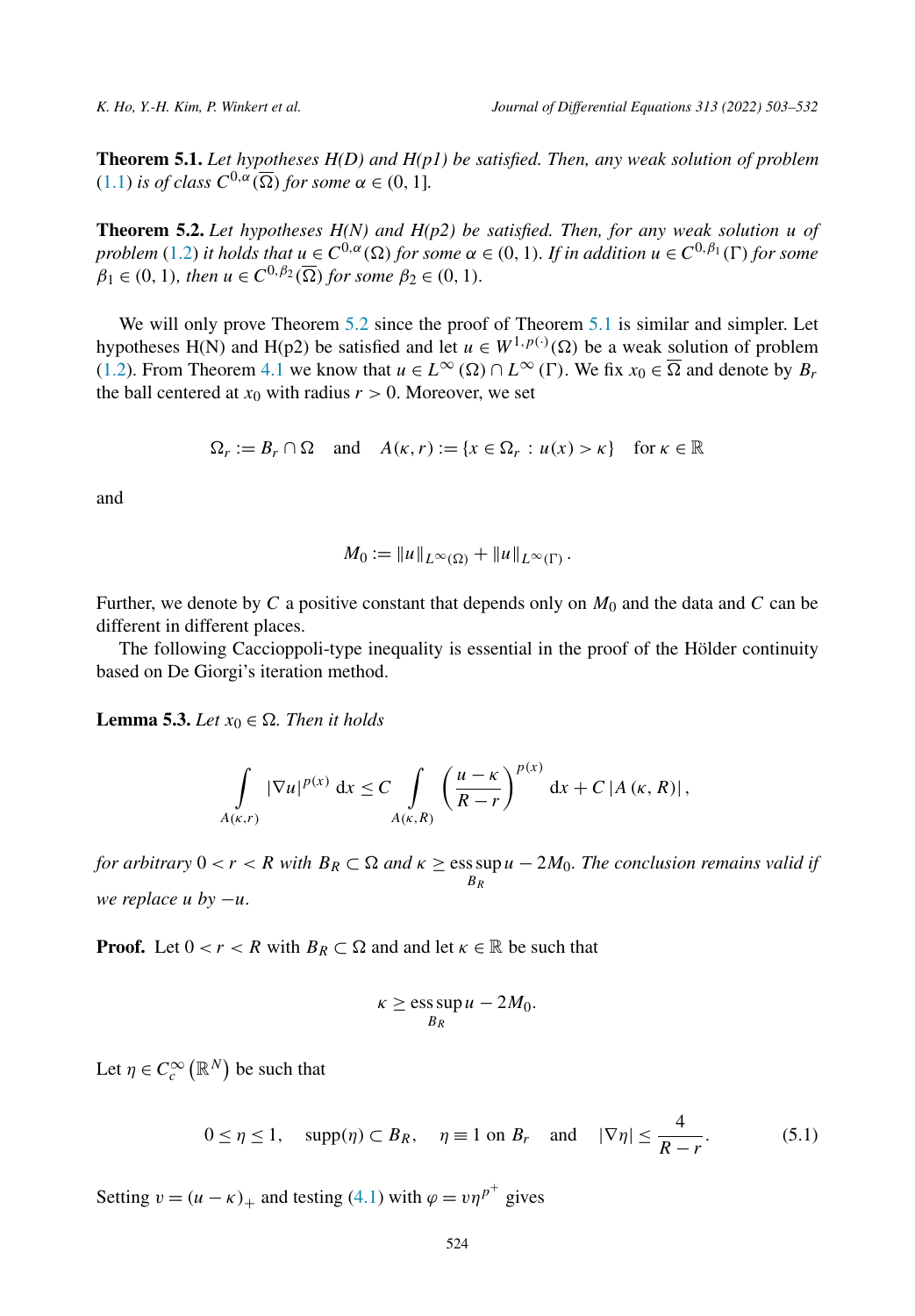<span id="page-22-0"></span>
$$
\int_{\Omega} \left( \mathcal{A}(x, u, \nabla u) \cdot \nabla v \right) \eta^{p^+} dx
$$
\n
$$
= -p^+ \int_{\Omega} \left( \mathcal{A}(x, u, \nabla u) \cdot \nabla \eta \right) v \eta^{p^+ - 1} dx + \int_{\Omega} \mathcal{B}(x, u, \nabla u) v \eta^{p^+} dx.
$$
\n(5.2)

Here we have used the fact that  $v\eta^{p^+} \in W_0^{1,p(\cdot)}(\Omega)$  and hence  $\int_{\Gamma} C(x, u)v\eta^{p^+} d\sigma = 0$ . We now estimate each term on both sides of  $(5.2)$ . From assumption  $(A2)$  we have

$$
\int_{\Omega} (A(x, u, \nabla u) \cdot \nabla v) \eta^{p^{+}} dx
$$
\n
$$
= \int_{A(\kappa, R)} (A(x, u, \nabla u) \cdot \nabla u) \eta^{p^{+}} dx
$$
\n
$$
\ge a_{4} \int_{A(\kappa, R)} |\nabla u|^{p(x)} \eta^{p^{+}} dx - a_{5} \int_{A(\kappa, R)} |u|^{p^{*}(x)} dx - a_{6} \int_{A(\kappa, R)} 1 dx
$$
\n
$$
\ge a_{4} \int_{A(\kappa, R)} |\nabla u|^{p(x)} \eta^{p^{+}} dx - (a_{5} + a_{6}) \left(M_{0}^{(p^{*})^{+}} + 2\right) |A(\kappa, R)|
$$
\n
$$
\ge a_{4} \int_{A(\kappa, R)} |\nabla u|^{p(x)} \eta^{p^{+}} dx - C |A(\kappa, R)|.
$$
\n(4.8)

Now we can estimate the first term on the right hand side of  $(5.2)$  via hypothesis (A1). We obtain

$$
- p^{+} \int_{A(\kappa,R)} (A(x, u, \nabla u) \cdot \nabla \eta) v \eta^{p^{+}-1} dx
$$
  
\n
$$
\leq p^{+} a_{1} \int_{A(\kappa,R)} |\nabla u|^{p(x)-1} |\nabla \eta| v \eta^{p^{+}-1} dx
$$
  
\n
$$
+ p^{+} a_{2} \int_{A(\kappa,R)} |u|^{p^{*}(x) \frac{p(x)-1}{p(x)}} |\nabla \eta| v \eta^{p^{+}-1} dx
$$
  
\n
$$
+ p^{+} a_{3} \int_{A(\kappa,R)} |\nabla \eta| v \eta^{p^{+}-1} dx.
$$
\n(5.4)

The first term on the right-hand side of (5.4) can be estimated via Young's inequality in order to get

$$
p^+ a_1 \int\limits_{A(\kappa,R)} |\nabla u|^{p(x)-1} |\nabla \eta| \, v \eta^{p^+-1} \, \mathrm{d}x
$$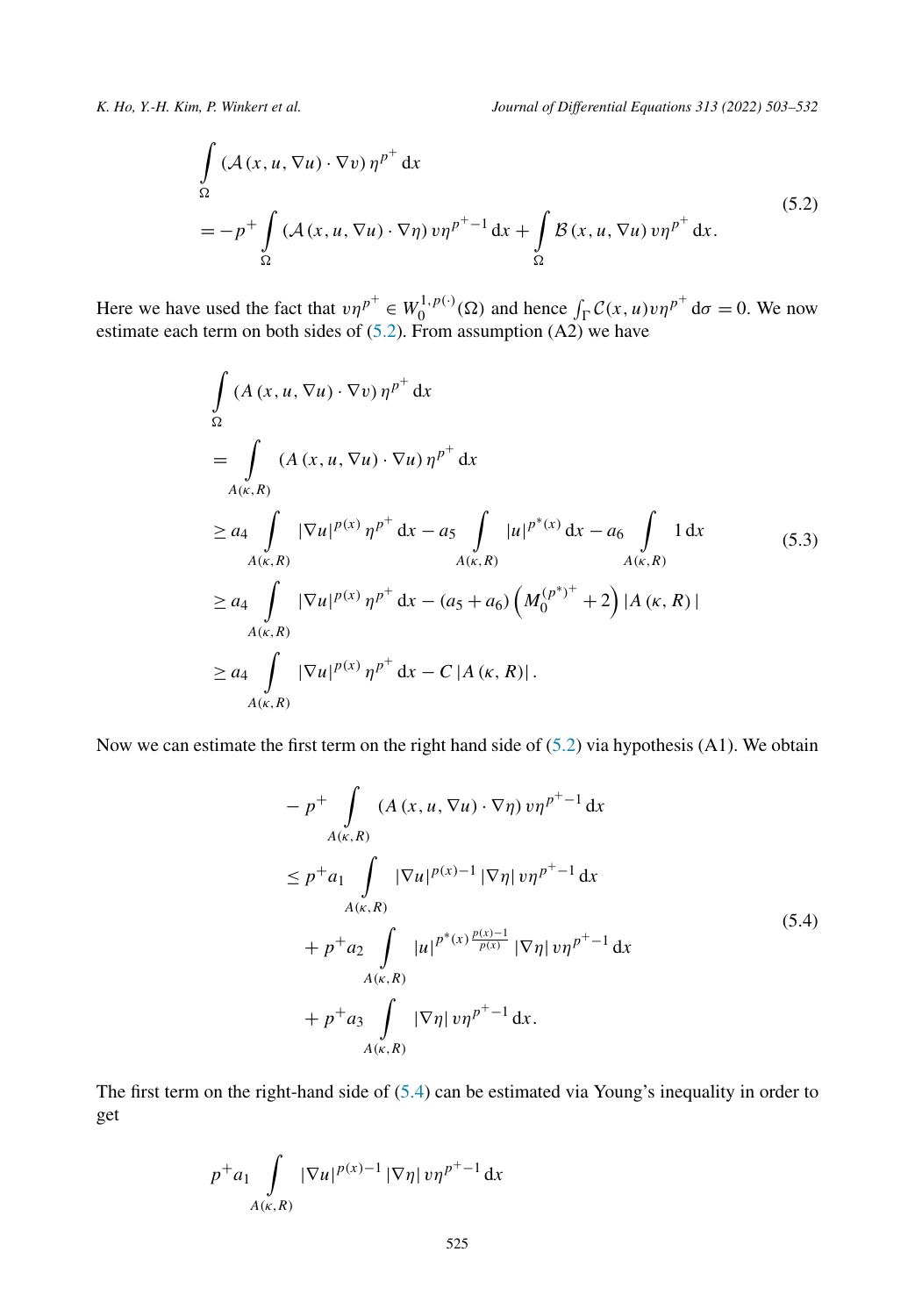<span id="page-23-0"></span>

$$
= p^{+} a_{1} \int_{A(\kappa,R)} \left(\frac{a_{4}}{3a_{1} p^{+}}\right)^{\frac{p(x)-1}{p(x)}} |\nabla u|^{p(x)-1} \eta^{p^{+}-1}
$$
  

$$
\times \left(\frac{a_{4}}{3a_{1} p^{+}}\right)^{-\frac{p(x)-1}{p(x)}} |\nabla \eta| v \, dx
$$
  

$$
\leq \frac{a_{4}}{3} \int_{A(\kappa,R)} |\nabla u|^{p(x)} \eta^{(p^{+}-1)\frac{p(x)}{p(x)-1}} dx + C \int_{A(\kappa,R)} |\nabla \eta|^{p(x)} v^{p(x)} dx
$$
  

$$
\leq \frac{a_{4}}{3} \int_{A(\kappa,R)} |\nabla u|^{p(x)} \eta^{p^{+}} dx + C \int_{A(\kappa,R)} |\nabla \eta|^{p(x)} v^{p(x)} dx.
$$
 (5.5)

For the second and the third term on the right-hand side of [\(5.4\)](#page-22-0) we have

$$
p^{+}a_{2} \int_{A(\kappa,R)} |u|^{p^{*}(x) \frac{p(x)-1}{p(x)}} |\nabla \eta| v \eta^{p^{+}-1} dx
$$
  
\n
$$
\leq p^{+}a_{2} \left( M_{0}^{\left(p^{*}(x) \frac{p(x)-1}{p(x)}\right)^{+}} + 1 \right) \int_{A(\kappa,R)} |\nabla \eta| v dx
$$
  
\n
$$
\leq C |\nabla \eta|^{p(x)} v^{p(x)} dx + C |A(\kappa,R)|
$$
\n(5.6)

and

$$
p^{+}a_{3}\int_{A(\kappa,R)}|\nabla\eta|\,v\eta^{p^{+}-1}\,dx \leq C\int_{A(\kappa,R)}|\nabla\eta|^{p(x)}\,v^{p(x)}\,dx + C\,|A(\kappa,R)|. \tag{5.7}
$$

Combining  $(5.5)$ ,  $(5.6)$  and  $(5.7)$  with  $(5.4)$  $(5.4)$  leads to

$$
- p^{+} \int_{A(\kappa,R)} (A(x, u, \nabla u) \cdot \nabla \eta) v \eta^{p^{+}-1} dx
$$
  

$$
\leq \frac{a_4}{3} \int_{A(\kappa,R)} |\nabla u|^{p(x)} \eta^{p^{+}} dx + C \int_{A(\kappa,R)} |\nabla \eta|^{p(x)} v^{p(x)} dx + C |A(\kappa,R)|.
$$
 (5.8)

We finally estimate the last term on the right hand side of  $(5.2)$  $(5.2)$  $(5.2)$ . It follows from hypothesis (B) that

$$
\int_{\Omega} B(x, u, \nabla u) v \eta^{p^+} dx
$$
\n
$$
= \int_{B_R} B(x, u, \nabla u) v \eta^{p^+} dx
$$
\n(5.9)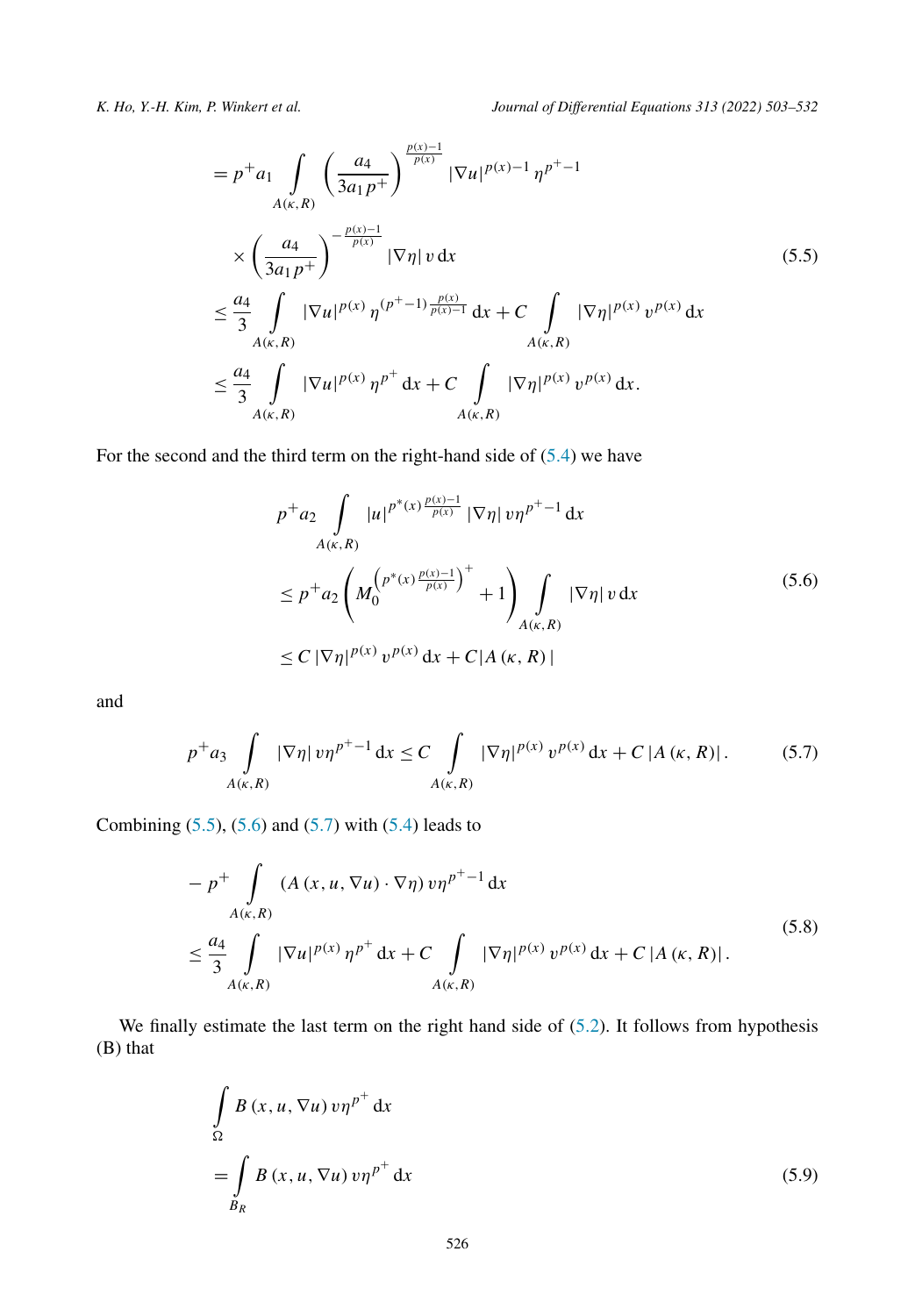<span id="page-24-0"></span>

$$
\leq b_1 \int_{A(\kappa,R)} |\nabla u|^{p(x) \frac{p^*(x)-1}{p^*(x)}} v \eta^{p^+} dx + b_2 \int_{A(\kappa,R)} |u|^{p^*(x)-1} v \eta^{p^+} dx + b_3 |A(\kappa,R)|.
$$

Since  $0 < v \le 2M_0$  on  $A(\kappa, R)$  we get by applying Young's inequality

$$
b_{1} \int_{A(\kappa,R)} |\nabla u|^{p(x) \frac{p^{*}(x)-1}{p^{*}(x)}} v \eta^{p^{+}} dx
$$
  
\n
$$
\leq 2b_{1} M_{0} \int_{A(\kappa,R)} |\nabla u|^{p(x) \frac{p^{*}(x)-1}{p^{*}(x)}} \eta^{p^{+}} dx
$$
  
\n
$$
= 2b_{1} M_{0} \int_{A(\kappa,R)} \left( \frac{a_{4}}{6b_{1} M_{0}} \right)^{\frac{p^{*}(x)-1}{p^{*}(x)}} |\nabla u|^{p(x) \frac{p^{*}(x)-1}{p^{*}(x)}} \eta^{p^{+}}
$$
  
\n
$$
\times \left( \frac{a_{4}}{6b_{1} M_{0}} \right)^{-\frac{p^{*}(x)-1}{p^{*}(x)}} dx
$$
  
\n
$$
\leq \frac{a_{4}}{3} \int_{A(\kappa,R)} |\nabla u|^{p(x)} \eta^{p^{+}} dx + C |A(\kappa,R)|
$$

and

$$
b_2 \int\limits_{A(\kappa,R)} |u|^{p^*(x)-1} \, v \eta^{p^+} \, \mathrm{d}x \le 2b_2 (M_0+1)^{(p^*)^+} \, |A(\kappa,R)| \,. \tag{5.11}
$$

From [\(5.9](#page-23-0)), (5.10) and (5.11) we obtain

$$
\int_{\Omega} B(x, u, \nabla u) v \eta^{p^+} dx \le \frac{a_4}{3} \int_{A(\kappa, R)} |\nabla u|^{p(x)} \eta^{p^+} dx + C |A(\kappa, R)|. \tag{5.12}
$$

Combining [\(5.2\)](#page-22-0), [\(5.3\)](#page-22-0), [\(5.8\)](#page-23-0) and (5.12), we arrive at

$$
\int_{A(\kappa,R)} |\nabla u|^{p(x)} \, \eta^{p^+} \, \mathrm{d}x \leq C \int_{A(\kappa,R)} |\nabla \eta|^{p(x)} \, v^{p(x)} \, \mathrm{d}x + C |A(\kappa,R)| \, .
$$

From this and ([5.1](#page-21-0)) we conclude that

$$
\int\limits_{A(\kappa,r)} |\nabla u|^{p(x)} dx \leq C \int\limits_{A(\kappa,R)} \left(\frac{u-\kappa}{R-r}\right)^{p(x)} dx + C |A(\kappa,R)|.
$$

The proof is complete.  $\Box$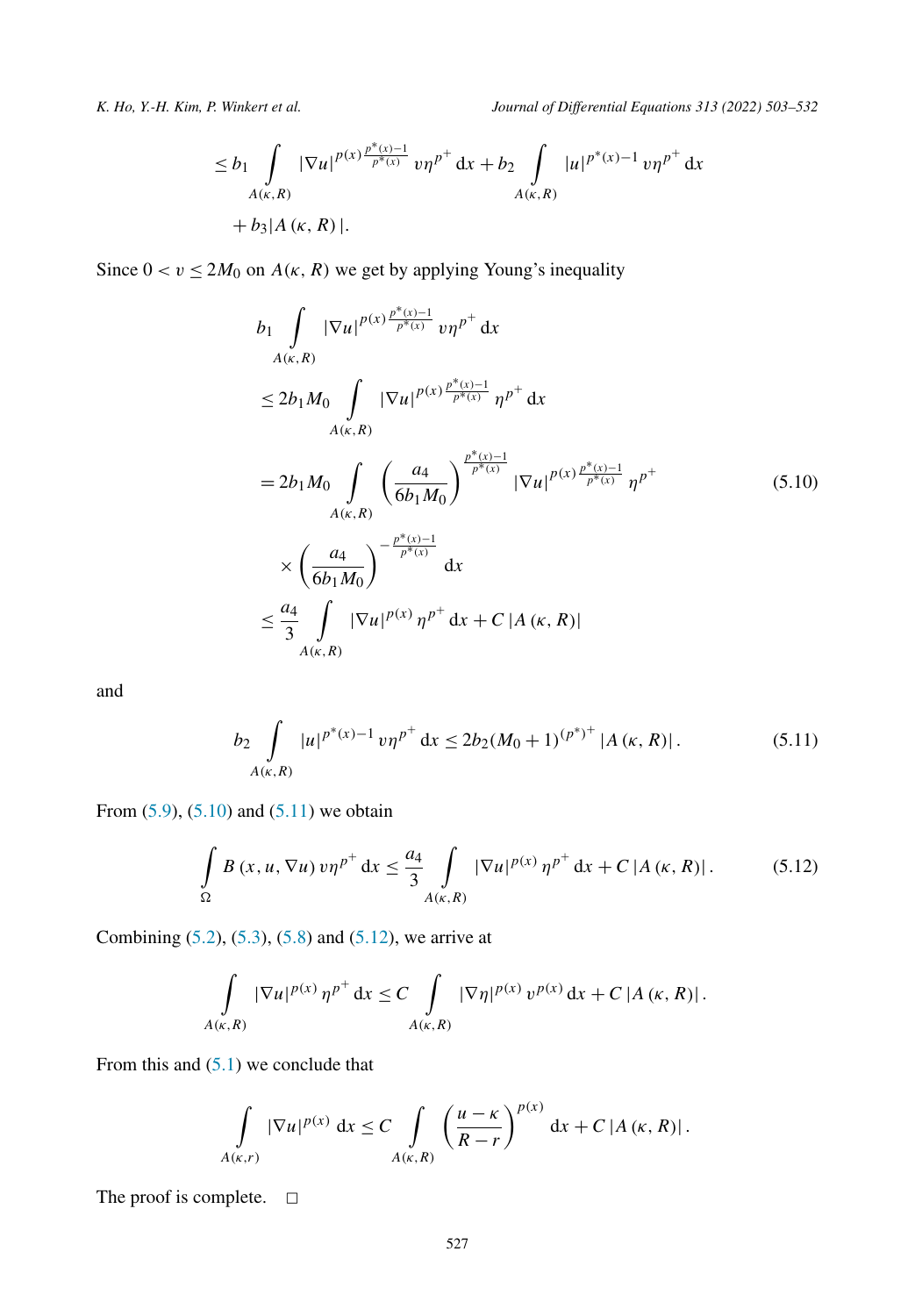<span id="page-25-0"></span>Similarly we have the following result.

**Lemma 5.4.** *Let*  $x_0 \in \overline{\Omega}$ *. Then it holds* 

$$
\int_{A(\kappa,r)} |\nabla u|^{p(x)} dx \le C \int_{A(\kappa,R)} \left(\frac{u-\kappa}{R-r}\right)^{p(x)} dx + C |A(\kappa,R)|,
$$
\n(5.13)

*for arbitrary*  $0 < r < R$  *with*  $B_R \cap \Gamma \neq \emptyset$  *and*  $\kappa \geq \max \{ \mathrm{ess \, sup \, } u - 2M_0, \mathrm{ess \, sup \, } u \}$ , *where*  $\Gamma_R :=$  $\Omega_R$ *R*  $\Gamma$ ∩  $B_R$ *. The conclusion remains valid if we replace <i>u by* −*u.* 

**Proof.** Let  $0 < r < R$  with  $B_R \cap \Gamma \neq \emptyset$  and let  $\kappa \in \mathbb{R}$  be such that

$$
\kappa \ge \max\left\{\operatorname{ess} \sup_{\Omega_R} u - 2M_0, \operatorname{ess} \sup_{\Gamma_R} u\right\}.
$$

Let  $\eta$  and  $\nu$  be as in the proof of Lemma [5.3](#page-21-0). Then, testing ([1.2](#page-1-0)) with  $\varphi = \nu \eta^{p^+}$ , we get

$$
\int_{\Omega} (\mathcal{A}(x, u, \nabla u) \cdot \nabla v) \eta^{p^+} dx
$$
\n
$$
= -p^+ \int_{\Omega} (\mathcal{A}(x, u, \nabla u) \cdot \nabla \eta) v \eta^{p^+-1} dx
$$
\n
$$
+ \int_{\Omega} \mathcal{B}(x, u, \nabla u) v \eta^{p^+} dx + \int_{\Gamma} \mathcal{C}(x, u) v \eta^{p^+-1} d\sigma.
$$
\n(5.14)

From hypothesis (C) and Sobolev's imbedding we have

$$
\int_{\Gamma} C(x, u) v \eta^{p^{+}-1} d\sigma
$$
\n
$$
\leq c_1 \int_{\Gamma_R} |u|^{p_{*}(x)-1} v \eta^{p^{+}} d\sigma + c_2 \int_{\Gamma_R} v \eta^{p^{+}} d\sigma
$$
\n
$$
\leq C \int_{\Gamma_R} v \eta^{p^{+}} d\sigma
$$
\n
$$
\leq C \int_{\partial \Omega_R} v \eta^{p^{+}} d\sigma
$$
\n
$$
\leq C \int_{\Omega_R} v \eta^{p^{+}} d\sigma + \int_{\Omega_R} |\nabla (v \eta^{p^{+}})| dx.
$$
\n(5.15)

From (5.15), the fact that  $0 \le v \le 2M_0$  on  $\Omega_R$  and applying Young's inequality we deduce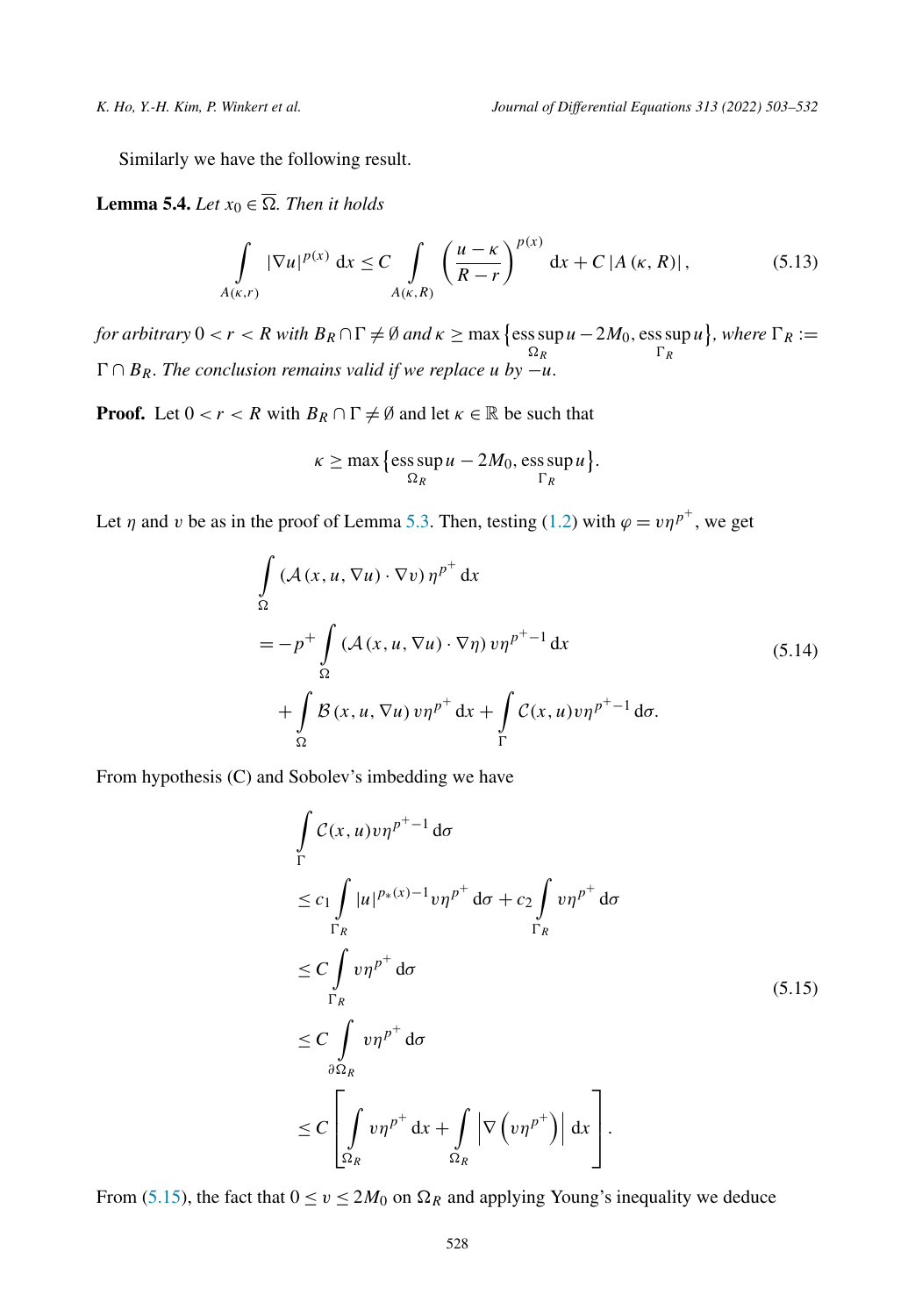$$
\int_{\Gamma} C(x, u) v \eta^{p^+ - 1} d\sigma
$$
\n
$$
\leq \frac{a_4}{6} \int_{A(\kappa, R)} |\nabla u|^{p(x)} \eta^{p^+} dx + C \int_{A(\kappa, R)} |\nabla \eta|^{p(x)} v^{p(x)} dx
$$
\n
$$
+ C |A(\kappa, R)|,
$$
\n(5.16)

see ([5.1](#page-21-0)) and [\(5.7\)](#page-23-0). Combining [\(5.3\)](#page-22-0), [\(5.8\)](#page-23-0), [\(5.12\)](#page-24-0), [\(5.14](#page-25-0)) and (5.16) gives the desired estimate in  $(5.13)$  $(5.13)$  $(5.13)$ . The proof is complete.  $\Box$ 

We are now in a position to state the proof of Theorem [5.2](#page-21-0).

**Proof of Theorem [5.2](#page-21-0).** By Theorem [4.1](#page-15-0) we have that  $L^{\infty}(\Omega) \cap L^{\infty}(\Gamma)$ . Then by Lemma [5.3](#page-21-0) and Theorem 2.1 of Fan-Zhao [\[12](#page-27-0)] we obtain  $u \in C^{0,\alpha}(\Omega)$  for some  $\alpha \in (0,1)$ . If in addition  $u \in C^{0,\beta_1}(\Gamma)$  for some  $\beta_1 \in (0,1)$ , then by Lemma [5.4](#page-25-0) and Theorem 2.2 of Fan-Zhao [\[12](#page-27-0)] we infer that  $u \in C^{0, \beta_2}(\overline{\Omega})$  for some  $\beta_2 \in (0, 1)$ .  $\Box$ 

Finally, let us discuss the *C*1*,α*-regularity of solutions to problems [\(1.1](#page-1-0)) and [\(1.2\)](#page-1-0) when the function  $\mathcal{A}: \Omega \times \mathbb{R} \times \mathbb{R}^N \to \mathbb{R}^N$  satisfies further assumptions.

To this end, we suppose the following.

 $H(p3)$ :  $p \in C_+(\overline{\Omega}) \cap C^{0,\mu}(\overline{\Omega})$  for some  $\mu \in (0,1)$ ;  $H(A):$   $A = (A_1, \dots, A_N) \in C(\overline{\Omega} \times \mathbb{R} \times \mathbb{R}^N, \mathbb{R}^N)$ . For each  $(x, s) \in \overline{\Omega} \times \mathbb{R}$ ,  $A(x, s, \cdot) \in$  $C^1(\mathbb{R}^N \setminus \{0\}, \mathbb{R}^N)$  and there exist a nonnegative constant  $k \geq 0$ , a nonincreasing continuous function  $\lambda: [0, \infty) \to (0, \infty)$  and a nondecreasing continuous function  $\Lambda: [0, \infty) \to (0, \infty)$  such that for all  $x, x_1, x_2 \in \overline{\Omega}$ ,  $s, s_1, s_2 \in \mathbb{R}$ ,  $\xi \in \mathbb{R}^N \setminus \{0\}$  and  $\zeta = (\zeta_1, \dots, \zeta_N) \in \mathbb{R}^N$ , the subsequent following conditions are satisfied:

$$
A(x, s, 0) = 0,
$$
  

$$
\sum_{i,j} \frac{\partial A_j}{\partial \xi_i}(x, s, \xi) \zeta_i \zeta_j \ge \lambda(|s|)(k + |\xi|^2)^{\frac{p(x) - 2}{2}} |\zeta|^2,
$$
  

$$
\sum_{i,j} \left| \frac{\partial A_j}{\partial \xi_i}(x, s, \xi) \right| \le \Lambda(|s|)(k + |\xi|^2)^{\frac{p(x) - 2}{2}},
$$

and

$$
|A(x, s_1, \xi) - A(x, s_2, \xi)|
$$
  
\n
$$
\leq \Lambda \left( \max\{|s_1|, |s_2|\} \right) \left( |x_1 - x_2|^{\mu_1} + |s_1 - s_2|^{\mu_2} \right)
$$
  
\n
$$
\times \left[ \left( k + |\xi|^2 \right)^{\frac{p(x_1) - 2}{2}} + \left( k + |\xi|^2 \right)^{\frac{p(x_2) - 2}{2}} \right] |\xi| \left( 1 + \left| \log \left( k + |\xi|^2 \right) \right| \right).
$$

Then, in view of Theorems [3.1,](#page-8-0) [4.1](#page-15-0) and Theorems [5.1,](#page-21-0) [5.2](#page-21-0) above along with Theorems 1.1-1.3 of Fan [\[15\]](#page-27-0) we have the following results.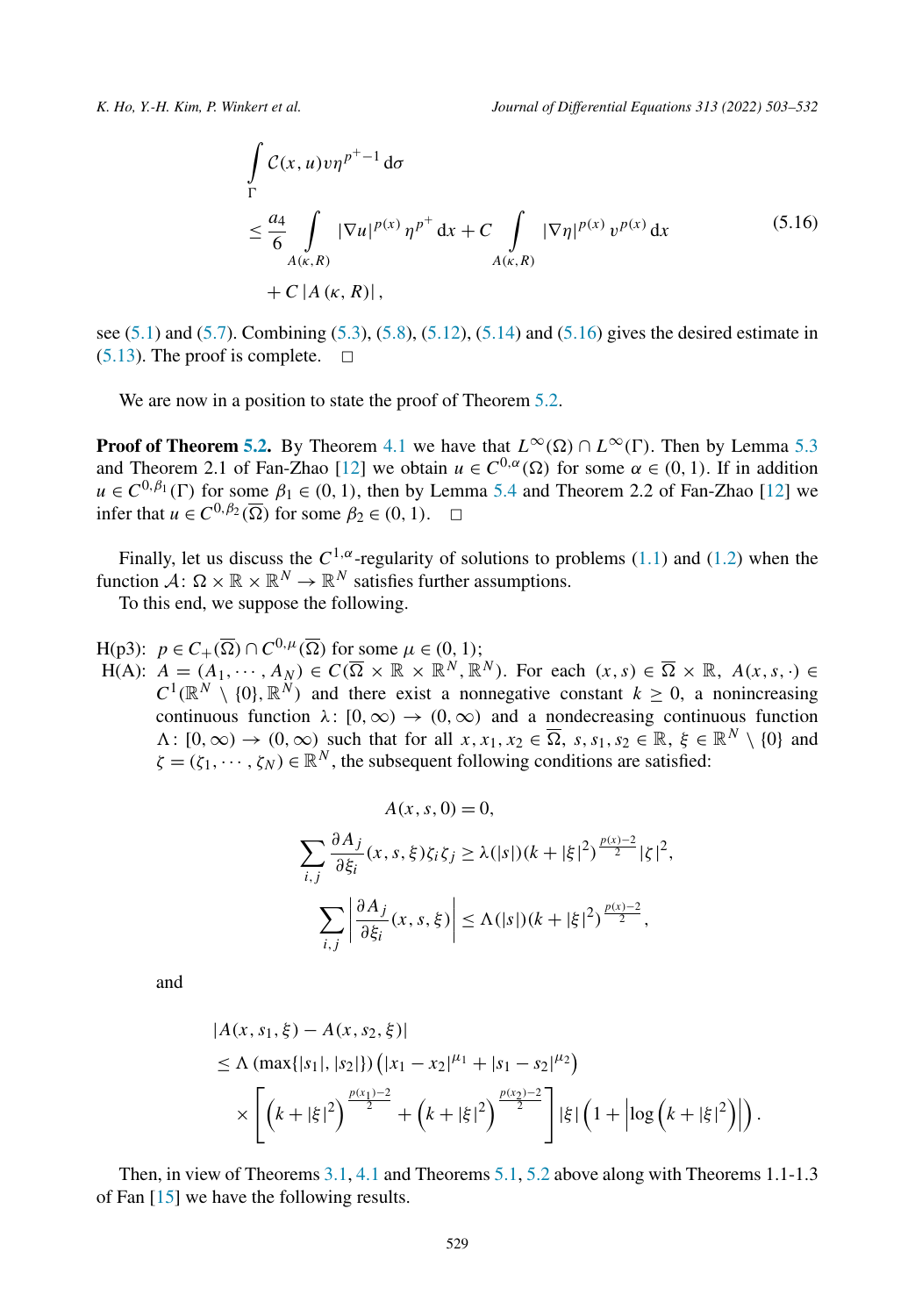<span id="page-27-0"></span>**Theorem 5.5.** *Let hypotheses H(D), H(p3) and H(A) be satisfied. Then, any weak solution u of* problem ([1.1](#page-1-0)) is of class  $C^{1,\alpha}_{loc}(\Omega)$  for some  $\alpha \in (0,1)$ . Furthermore, if in addition  $\Gamma$  is of class  $C^{1,\beta}$ *, then*  $u \in C^{1,\alpha}(\overline{\Omega})$  *for some*  $\alpha \in (0,1)$ *.* 

**Theorem 5.6.** Assume that  $\Gamma$  is of class  $C^{1,\beta}$  and let the hypotheses  $H(N)$  and  $H(A)$  be satisfied. *Further, let*  $p \in C_+(\overline{\Omega}) \cap W^{1,\gamma}(\Omega)$  *for some*  $\gamma > N$  *and let*  $C \in C(\Gamma \times \mathbb{R}, \mathbb{R})$  *be such that* 

 $|\mathcal{C}(x_1, s_1) - \mathcal{C}(x_2, s_2) \le \Lambda(\max\{|s_1|, |s_2|\}) (\left|x_1 - x_2\right|^{\delta_1} + \left|x_1 - s_2\right|^{\delta_2}),$ 

for all  $x_1, x_2 \in \Gamma$ , for all  $s_1, s_2 \in \mathbb{R}$ , where  $\Lambda$  is as in H(A). Then, any weak solution u of problem  $(1.2)$  $(1.2)$  $(1.2)$  *belongs to*  $C^{1,\alpha}(\overline{\Omega})$  *for some*  $\alpha \in (0,1)$ *.* 

**Remark 5.7.** Note that condition H(p3) is automatically satisfied in Theorem 5.6 due to  $p \in$  $C_+(\overline{\Omega}) \cap W^{1,\gamma}(\Omega)$  for some  $\gamma > N$  and [\(2.4\)](#page-7-0).

#### **Acknowledgment**

K. Ho was supported by University of Economics Ho Chi Minh City, Vietnam. Y.-H. Kim was supported by the National Research Foundation of Korea (NRF) grant funded by the Korea government (MSIT) (NRF-2019R1F1A1057775). C. Zhang was supported by the National Natural Science Foundation of China (No. 12071098).

#### **References**

- [1] E. Acerbi, G. Mingione, Gradient estimates for the *p(x)*[-Laplacean](http://refhub.elsevier.com/S0022-0396(22)00010-9/bibE7EF2AAC187A51F75C8A76646F066737s1) system, J. Reine Angew. Math. 584 (2005) [117–148.](http://refhub.elsevier.com/S0022-0396(22)00010-9/bibE7EF2AAC187A51F75C8A76646F066737s1)
- [2] E. Acerbi, G. Mingione, G.A. Seregin, Regularity results for parabolic systems related to a class of [non-Newtonian](http://refhub.elsevier.com/S0022-0396(22)00010-9/bib9FE03057DDFDCF4BE25ECCF1C699B493s1) fluids, Ann. Inst. Henri [Poincaré,](http://refhub.elsevier.com/S0022-0396(22)00010-9/bib9FE03057DDFDCF4BE25ECCF1C699B493s1) Anal. Non Linéaire 21 (1) (2004) 25–60.
- [3] S.N. Antontsev, J.I. Díaz, S. Shmarev, Energy Methods for Free Boundary Problems, [Birkhäuser](http://refhub.elsevier.com/S0022-0396(22)00010-9/bibC52E814C8256766194D02A2D743F7298s1) Boston, Inc., [Boston,](http://refhub.elsevier.com/S0022-0396(22)00010-9/bibC52E814C8256766194D02A2D743F7298s1) MA, 2002.
- [4] S.N. Antontsev, J.F. Rodrigues, On stationary [thermo-rheological](http://refhub.elsevier.com/S0022-0396(22)00010-9/bibA213D689F5B8722A1AC8DB342F20C56Ds1) viscous flows, Ann. Univ. Ferrara, Sez. 7: Sci. Mat. 52 (1) (2006) [19–36.](http://refhub.elsevier.com/S0022-0396(22)00010-9/bibA213D689F5B8722A1AC8DB342F20C56Ds1)
- [5] Y. Chen, S. Levine, M. Rao, Variable exponent, linear growth functionals in image [restoration,](http://refhub.elsevier.com/S0022-0396(22)00010-9/bib35D7029D0CD0D03017D35D43C35541BDs1) SIAM J. Appl. Math. 66 (4) (2006) [1383–1406.](http://refhub.elsevier.com/S0022-0396(22)00010-9/bib35D7029D0CD0D03017D35D43C35541BDs1)
- [6] E. De Giorgi, Sulla [differenziabilità](http://refhub.elsevier.com/S0022-0396(22)00010-9/bibA94D035EA15A2036D2C817DC4B8F9366s1) e l'analiticità delle estremali degli integrali multipli regolari, Mem. Accad. Sci. [Torino,](http://refhub.elsevier.com/S0022-0396(22)00010-9/bibA94D035EA15A2036D2C817DC4B8F9366s1) Cl. Sci. Fis. Mat. Nat. (3) 3 (1957) 25–43.
- [7] E. [DiBenedetto,](http://refhub.elsevier.com/S0022-0396(22)00010-9/bibA0EB3C38173707A24780722057822D0As1) Degenerate Parabolic Equations, Springer, New York, 1993.
- [8] L. Diening, Theoretical and Numerical Results for [Electrorheological](http://refhub.elsevier.com/S0022-0396(22)00010-9/bibF7287662B74E77FD330BCDC9AA39AACBs1) Fluids, PhD thesis, Univ. Freiburg im Breisgau, [Mathematische](http://refhub.elsevier.com/S0022-0396(22)00010-9/bibF7287662B74E77FD330BCDC9AA39AACBs1) Fakultät, 2002, 156 pp.
- [9] L. Diening, P. [Harjulehto,](http://refhub.elsevier.com/S0022-0396(22)00010-9/bibC21FFE7D966412508583814423B67615s1) P. Hästö, M. Růžička, Lebesgue and Sobolev Spaces with Variable Exponents, Springer, [Heidelberg,](http://refhub.elsevier.com/S0022-0396(22)00010-9/bibC21FFE7D966412508583814423B67615s1) 2011.
- [10] M. Ding, C. Zhang, S. Zhou, Global [boundedness](http://refhub.elsevier.com/S0022-0396(22)00010-9/bib63BE6C006A5232C50FC66527815EF047s1) and Hölder regularity of solutions to general *p(x,t)*-Laplace parabolic equations, Math. Methods Appl. Sci. 43 (9) (2020) [5809–5831.](http://refhub.elsevier.com/S0022-0396(22)00010-9/bib63BE6C006A5232C50FC66527815EF047s1)
- [11] M. Ding, C. Zhang, S. Zhou, On optimal *C*1*,α* estimates for *p(x)*-Laplace type [equations,](http://refhub.elsevier.com/S0022-0396(22)00010-9/bib3AB63CE4329E62354637E8531B9E1543s1) Nonlinear Anal. 200 (2020) [112030.](http://refhub.elsevier.com/S0022-0396(22)00010-9/bib3AB63CE4329E62354637E8531B9E1543s1)
- [12] X. Fan, D. Zhao, A class of De Giorgi type and Hölder [continuity,](http://refhub.elsevier.com/S0022-0396(22)00010-9/bib79DE4C35070AFFE1B79E86C596AA7D9Ds1) Nonlinear Anal. 36 (3) (1999) 295–318.
- [13] X. Fan, D. Zhao, On the spaces  $L^{p(x)}(\Omega)$  and  $W^{m,p(x)}(\Omega)$ , J. Math. Anal. Appl. 263 (2) (2001) 424–446.
- [14] X. Fan, Boundary trace [embedding](http://refhub.elsevier.com/S0022-0396(22)00010-9/bibA907FE92443BFA148AF95263C946074Ds1) theorems for variable exponent Sobolev spaces, J. Math. Anal. Appl. 339 (2) (2008) [1395–1412.](http://refhub.elsevier.com/S0022-0396(22)00010-9/bibA907FE92443BFA148AF95263C946074Ds1)
- [15] X. Fan, Global  $C^{1,\alpha}$  regularity for variable exponent elliptic equations in [divergence](http://refhub.elsevier.com/S0022-0396(22)00010-9/bibD28DB405684343FE04058DCAE708D3EAs1) form, J. Differ. Equ. 235 (2) (2007) [397–417.](http://refhub.elsevier.com/S0022-0396(22)00010-9/bibD28DB405684343FE04058DCAE708D3EAs1)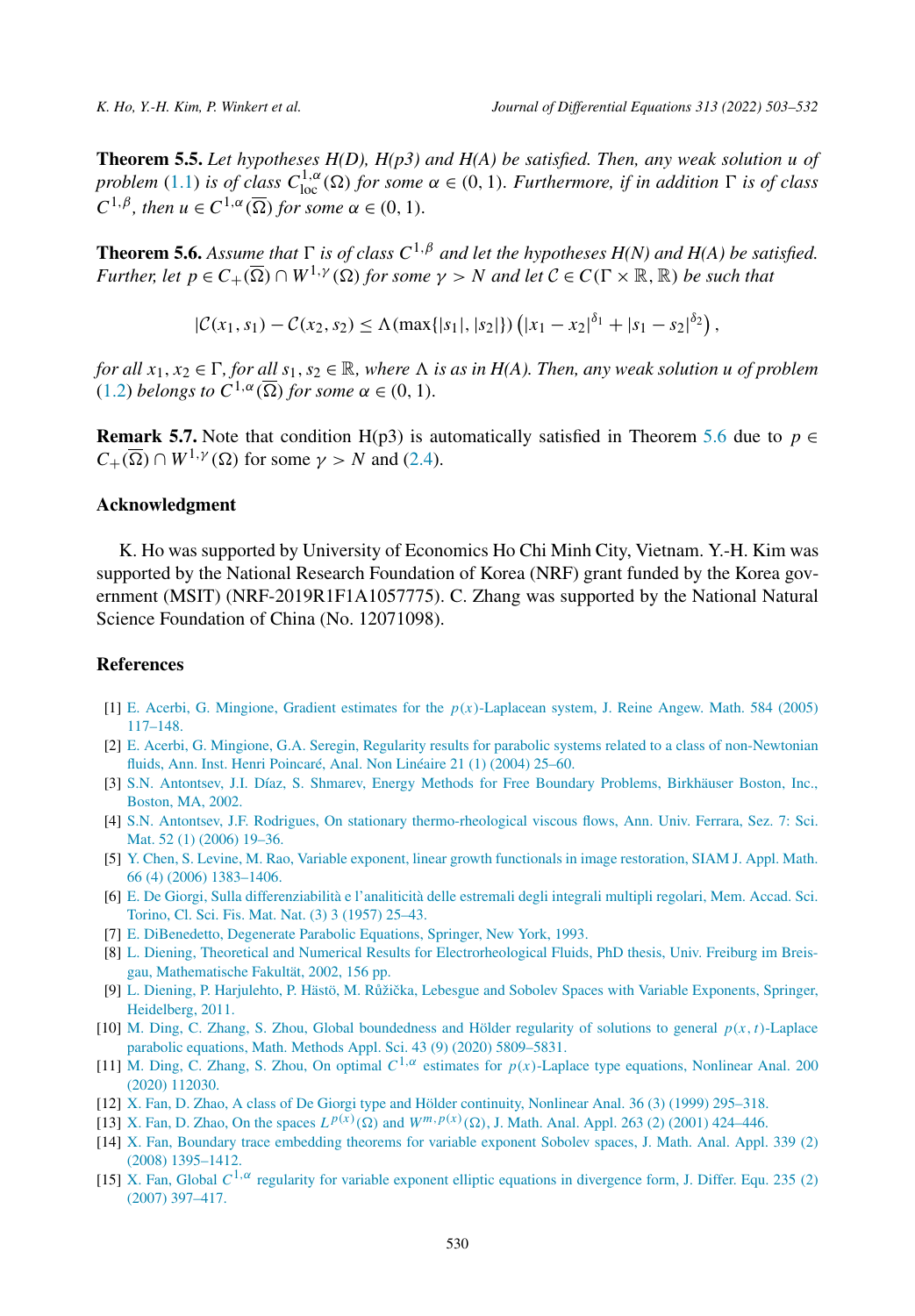- <span id="page-28-0"></span>[16] X. Fan, Sobolev [embeddings](http://refhub.elsevier.com/S0022-0396(22)00010-9/bibBCB0E5D3513E60B0E6A1E342E81BAFB1s1) for unbounded domain with variable exponent having values across *N*, Math. Inequal. Appl. 13 (1) (2010) [123–134.](http://refhub.elsevier.com/S0022-0396(22)00010-9/bibBCB0E5D3513E60B0E6A1E342E81BAFB1s1)
- [17] J.P. García Azorero, I. Peral Alonso, Some results about the existence of a second positive solution in a [quasilinear](http://refhub.elsevier.com/S0022-0396(22)00010-9/bib824C5167DD6946FCC1D401ACDB5F51F5s1) critical problem, Indiana Univ. Math. J. 43 (3) (1994) [941–957.](http://refhub.elsevier.com/S0022-0396(22)00010-9/bib824C5167DD6946FCC1D401ACDB5F51F5s1)
- [18] J.P. García Azorero, I. Peral Alonso, J.J. Manfredi, Sobolev versus Hölder local minimizers and global [multiplicity](http://refhub.elsevier.com/S0022-0396(22)00010-9/bibE4A27E80A654B587DAE009A4FD454D89s1) for some [quasilinear](http://refhub.elsevier.com/S0022-0396(22)00010-9/bibE4A27E80A654B587DAE009A4FD454D89s1) elliptic equations, Commun. Contemp. Math. 2 (3) (2000) 385–404.
- [19] L. Gasiński, N.S. [Papageorgiou,](http://refhub.elsevier.com/S0022-0396(22)00010-9/bib69E506C70DAB0E3FC1CAD02B76B351BCs1) Anisotropic nonlinear Neumann problems, Calc. Var. Partial Differ. Equ. 42 (3–4) (2011) [323–354.](http://refhub.elsevier.com/S0022-0396(22)00010-9/bib69E506C70DAB0E3FC1CAD02B76B351BCs1)
- [20] D. Gilbarg, N.S. Trudinger, Elliptic Partial Differential Equations of Second Order, second edition, [Springer-Verlag,](http://refhub.elsevier.com/S0022-0396(22)00010-9/bibFA1634264DC364BEB2F6E0859D3BA1A0s1) [Berlin,](http://refhub.elsevier.com/S0022-0396(22)00010-9/bibFA1634264DC364BEB2F6E0859D3BA1A0s1) 1983.
- [21] M. Guedda, L. Véron, [Quasilinear](http://refhub.elsevier.com/S0022-0396(22)00010-9/bib1F8CACA53763D4373FF7B05631BC63E0s1) elliptic equations involving critical Sobolev exponents, Nonlinear Anal. 13 (8) (1989) [879–902.](http://refhub.elsevier.com/S0022-0396(22)00010-9/bib1F8CACA53763D4373FF7B05631BC63E0s1)
- [22] K. Ho, Y.-H. Kim, A-priori bounds and [multiplicity](http://refhub.elsevier.com/S0022-0396(22)00010-9/bib825DEDE7F377D89B14270C64F0D5B4CFs1) of solutions for nonlinear elliptic problems involving the fractional *p(*·*)*[-Laplacian,](http://refhub.elsevier.com/S0022-0396(22)00010-9/bib825DEDE7F377D89B14270C64F0D5B4CFs1) Nonlinear Anal. 188 (2019) 179–201.
- [23] K. Ho, I. Sim, A-priori bounds and existence for solutions of weighted elliptic equations with a [convection](http://refhub.elsevier.com/S0022-0396(22)00010-9/bib1A5FE2FEBDDD74D9A958F5EBD67566E7s1) term, Adv. [Nonlinear](http://refhub.elsevier.com/S0022-0396(22)00010-9/bib1A5FE2FEBDDD74D9A958F5EBD67566E7s1) Anal. 6 (4) (2017) 427–445.
- [24] K. Ho, I. Sim, [Corrigendum](http://refhub.elsevier.com/S0022-0396(22)00010-9/bib6A560F095460583D30F9AC1ACC5F98DDs1) to "Existence and some properties of solutions for degenerate elliptic equations with exponent variable" [Nonlinear Anal. 98 (2014) 146–164. [MR3158451\],](http://refhub.elsevier.com/S0022-0396(22)00010-9/bib6A560F095460583D30F9AC1ACC5F98DDs1) Nonlinear Anal. 128 (2015) 423–426.
- [25] K. Ho, I. Sim, Existence and some properties of solutions for [degenerate](http://refhub.elsevier.com/S0022-0396(22)00010-9/bib6F1AD7B6AC445F2D7A27A65813D22601s1) elliptic equations with exponent variable, [Nonlinear](http://refhub.elsevier.com/S0022-0396(22)00010-9/bib6F1AD7B6AC445F2D7A27A65813D22601s1) Anal. 98 (2014) 146–164.
- [26] O. Kováčik, J. Rákosník, On spaces  $L^{p(x)}$  and  $W^{k,p(x)}$ , [Czechoslov.](http://refhub.elsevier.com/S0022-0396(22)00010-9/bibE1865384F39448D4FF08B35B51B7B332s1) Math. J. 41(116) (4) (1991) 592–618.
- [27] O.A. [Ladyženskaja,](http://refhub.elsevier.com/S0022-0396(22)00010-9/bibBECBA8A3B442A9D95E0ED4FC25FF55EEs1) N.N. Ural<sup>7</sup>ceva, Linear and Quasilinear Elliptic Equations, Academic Press, New York, London, [1968.](http://refhub.elsevier.com/S0022-0396(22)00010-9/bibBECBA8A3B442A9D95E0ED4FC25FF55EEs1)
- [28] O.A. [Ladyženskaja,](http://refhub.elsevier.com/S0022-0396(22)00010-9/bibE1753FD3BA1BD6408D04BDBF32656B0Cs1) V.A. Solonnikov, N.N. Ural'ceva, Linear and Quasilinear Equations of Parabolic Type, American [Mathematical](http://refhub.elsevier.com/S0022-0396(22)00010-9/bibE1753FD3BA1BD6408D04BDBF32656B0Cs1) Society, Providence, R.I., 1968.
- [29] G.M. [Lieberman,](http://refhub.elsevier.com/S0022-0396(22)00010-9/bib1E6E6889044D753D0DA6E1F5DC16C6C8s1) Boundary regularity for solutions of degenerate elliptic equations, Nonlinear Anal. 12 (11) (1988) [1203–1219.](http://refhub.elsevier.com/S0022-0396(22)00010-9/bib1E6E6889044D753D0DA6E1F5DC16C6C8s1)
- [30] G.M. Lieberman, Second Order Parabolic [Differential](http://refhub.elsevier.com/S0022-0396(22)00010-9/bib1DF0F6CB88B87A5DAC33C50BF1503725s1) Equations, World Scientific Publishing Co., Inc., River Edge, NJ, [1996.](http://refhub.elsevier.com/S0022-0396(22)00010-9/bib1DF0F6CB88B87A5DAC33C50BF1503725s1)
- [31] G.M. Lieberman, The natural generalization of the natural conditions of [Ladyzhenskaya](http://refhub.elsevier.com/S0022-0396(22)00010-9/bib0B6C4042FDA4D2E8A83A24047D8860B8s1) and Ural'tseva for elliptic [equations,](http://refhub.elsevier.com/S0022-0396(22)00010-9/bib0B6C4042FDA4D2E8A83A24047D8860B8s1) Commun. Partial Differ. Equ. 16 (2–3) (1991) 311–361.
- [32] G. Marino, P. Winkert, Global a priori bounds for weak solutions of [quasilinear](http://refhub.elsevier.com/S0022-0396(22)00010-9/bib7A2B2C8046EBDCB22855DB28D2BD573Es1) elliptic systems with nonlinear boundary [condition,](http://refhub.elsevier.com/S0022-0396(22)00010-9/bib7A2B2C8046EBDCB22855DB28D2BD573Es1) J. Math. Anal. Appl. 482 (2) (2020) 123555.
- [33] G. Marino, P. Winkert, *L*∞-bounds for general singular elliptic equations with [convection](http://refhub.elsevier.com/S0022-0396(22)00010-9/bibDCA2358CD24380268D418777B0840CA0s1) term, Appl. Math. Lett. 107 (2020) [106410.](http://refhub.elsevier.com/S0022-0396(22)00010-9/bibDCA2358CD24380268D418777B0840CA0s1)
- [34] G. Marino, P. Winkert, Moser iteration applied to elliptic equations with critical growth on the [boundary,](http://refhub.elsevier.com/S0022-0396(22)00010-9/bibFD5E7A2E173B04DC2ACA4B6690FCF86Fs1) Nonlinear Anal. 180 (2019) [154–169.](http://refhub.elsevier.com/S0022-0396(22)00010-9/bibFD5E7A2E173B04DC2ACA4B6690FCF86Fs1)
- [35] J. Moser, A new proof of De Giorgi's theorem [concerning](http://refhub.elsevier.com/S0022-0396(22)00010-9/bibA8CCA837D44D5F209E4BB069BB9BA4D1s1) the regularity problem for elliptic differential equations, [Commun.](http://refhub.elsevier.com/S0022-0396(22)00010-9/bibA8CCA837D44D5F209E4BB069BB9BA4D1s1) Pure Appl. Math. 13 (1960) 457–468.
- [36] D. Motreanu, V.V. Motreanu, N.S. [Papageorgiou,](http://refhub.elsevier.com/S0022-0396(22)00010-9/bibF61679880D272FB39190175BB833E13Cs1) Nonlinear Neumann problems near resonance, Indiana Univ. Math. J. 58 (3) (2009) [1257–1279.](http://refhub.elsevier.com/S0022-0396(22)00010-9/bibF61679880D272FB39190175BB833E13Cs1)
- [37] J. Nash, [Continuity](http://refhub.elsevier.com/S0022-0396(22)00010-9/bib30E41B24DE95C1E8AF43F75DDCBC2CD1s1) of solutions of parabolic and elliptic equations, Am. J. Math. 80 (1958) 931–954.
- [38] N.S. Papageorgiou, V.D. Rădulescu, Nonlinear [nonhomogeneous](http://refhub.elsevier.com/S0022-0396(22)00010-9/bibE2578FE60208868F4255246B8EB267E0s1) Robin problems with superlinear reaction term, Adv. [Nonlinear](http://refhub.elsevier.com/S0022-0396(22)00010-9/bibE2578FE60208868F4255246B8EB267E0s1) Stud. 16 (4) (2016) 737–764.
- [39] N.S. [Papageorgiou,](http://refhub.elsevier.com/S0022-0396(22)00010-9/bibE7592120B146B445567C25E998B59E37s1) P. Winkert, Applied Nonlinear Functional Analysis. An Introduction, De Gruyter, Berlin, 2018.
- [40] P. Pucci, R. Servadei, Regularity of weak solutions of homogeneous or [inhomogeneous](http://refhub.elsevier.com/S0022-0396(22)00010-9/bib5A0F5F81C9EA878CF44AF38A14225981s1) quasilinear elliptic equations, Indiana Univ. Math. J. 57 (7) (2008) [3329–3363.](http://refhub.elsevier.com/S0022-0396(22)00010-9/bib5A0F5F81C9EA878CF44AF38A14225981s1)
- [41] K.R. Rajagopal, M. Růžička, Mathematical modeling of [electrorheological](http://refhub.elsevier.com/S0022-0396(22)00010-9/bib88D216FA4B473A62F5FAF1B5B4A3A83As1) materials, Contin. Mech. Thermodyn. 13 (2001) [59–78.](http://refhub.elsevier.com/S0022-0396(22)00010-9/bib88D216FA4B473A62F5FAF1B5B4A3A83As1)
- [42] M. Růžička, [Electrorheological](http://refhub.elsevier.com/S0022-0396(22)00010-9/bib115232B57713DEABB637472E4B7B2EE1s1) Fluids: Modeling and Mathematical Theory, Lecture Notes in Mathematics, [Springer-Verlag,](http://refhub.elsevier.com/S0022-0396(22)00010-9/bib115232B57713DEABB637472E4B7B2EE1s1) Berlin, 2000.
- [43] X.J. Wang, Neumann problems of semilinear elliptic equations involving critical Sobolev [exponents,](http://refhub.elsevier.com/S0022-0396(22)00010-9/bib7748F022323A6C43694640F95F7E86AEs1) J. Differ. Equ. 93 (2) (1991) [283–310.](http://refhub.elsevier.com/S0022-0396(22)00010-9/bib7748F022323A6C43694640F95F7E86AEs1)
- [44] P. Winkert, Constant-sign and [sign-changing](http://refhub.elsevier.com/S0022-0396(22)00010-9/bib3776EBAE4BF46813B7DE08521CF68A59s1) solutions for nonlinear elliptic equations with Neumann boundary values, Adv. Differ. Equ. 15 (5–6) (2010) [561–599.](http://refhub.elsevier.com/S0022-0396(22)00010-9/bib3776EBAE4BF46813B7DE08521CF68A59s1)
- [45] P. Winkert, *L*∞[-estimates](http://refhub.elsevier.com/S0022-0396(22)00010-9/bib82CA8703092F7DAD08D8441C97A89A8Ds1) for nonlinear elliptic Neumann boundary value problems, Nonlinear Differ. Equ. Appl. 17 (3) (2010) [289–302.](http://refhub.elsevier.com/S0022-0396(22)00010-9/bib82CA8703092F7DAD08D8441C97A89A8Ds1)